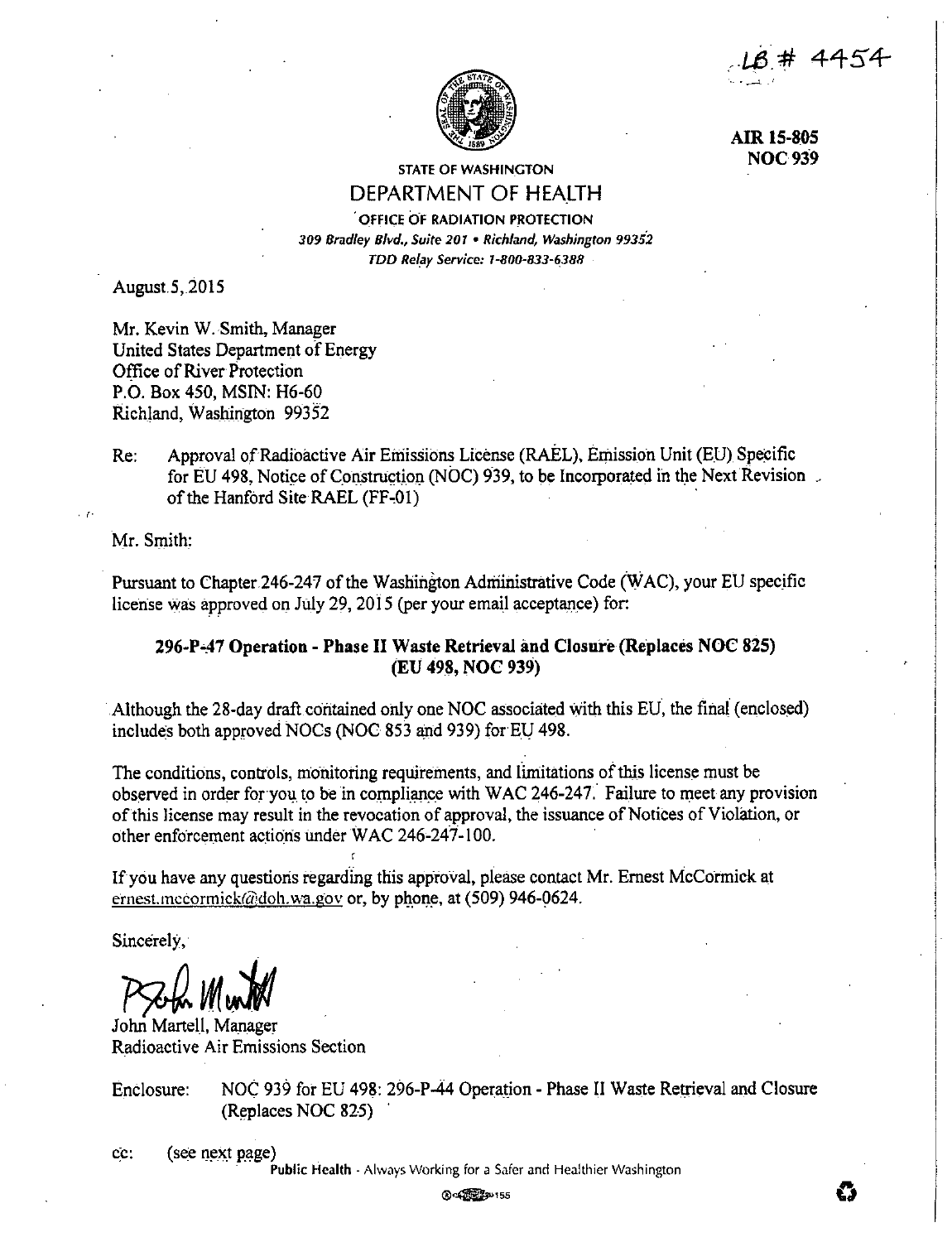Mr. Kevin·W. Smith August 5, 2015 Page 2 of 2

cc: Ruth Allen, WRPS Matthew Barnett, PNNL Shawna Berven, \VDOH Lucinda Borneman, WRPS Lee Bostic, BNI Dennis Bowser, USDOE-ORP Cliff Clark, USDOE-RL Jack Oorinelly, WRPs Rick Engelmann, CHPRC Dennis Faulk, EPA Eric Faust, USDOE-RL Gary Fritz, MSA Phil Gent, Ecology Robert Haggard, BNI Jessica Joyner, WRPS Reed Kaldor, MSA Paul Karschnia, CHPRC Ed MacAlister, USDOE-RL Ernest McConriick, WDOH Valarie Peery, Ecology Maria Skorska, Ecology Bryan Triniberger, USDOE-ORP Randy Utley, WDOH Jeff Voogd, WRPS Joan Woolard, MSA Davis Zhen, EPA Environmental Portal RAES Tracking: Follow up to LB# 4441; RAES 850 and 15-53; NOC 853 and 939; EU 498

**AIR 15-805**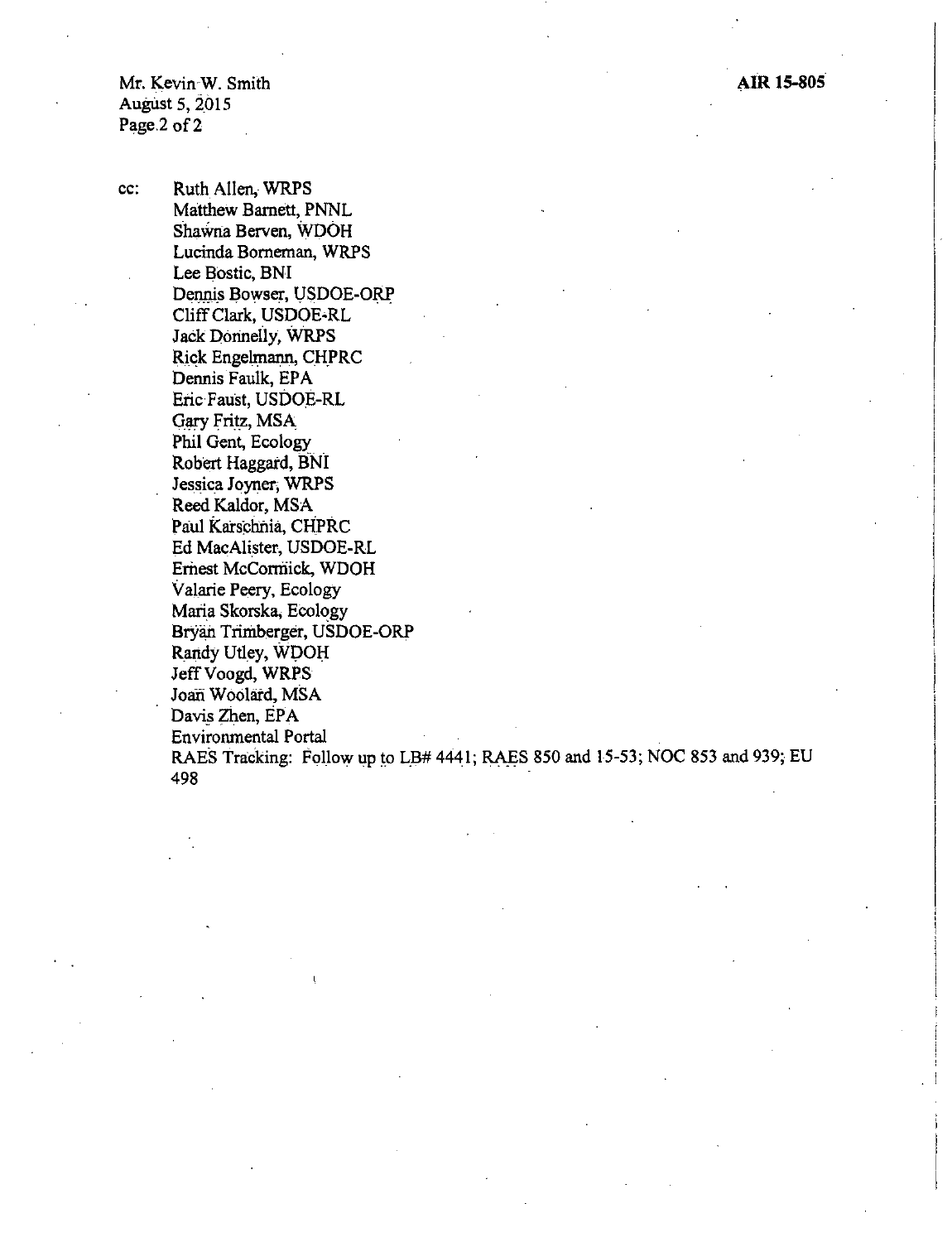## 200 W-296P047-001

### 296-P-47

This is a MAJOR, ACTIVELY ventilated emission unit.

**Tonk Forms** 

## **Emission Unit Information**

Stack Height: 40.00 ft.  $12.19 m.$ 

Stack Diameter 0.50 ft.  $0.15 m$ .

Average Stack Effluent Temperature: 90 degrees Fahrenheit. 32 degrees Celsius.

Average Stack ExhaustVelocity: 80.68 ft/second. 24.59 m/second.

**Abatement Technology BARCT** WAC 246-247-040(3), 040(4)

state only enforceable: WAC 246-247-010(4), 040(5), 060(5)

| <b>Zone or Area</b> | <b>Abatement Technology</b> | <b>Required # of Units</b> | <b>Additional Description</b>           |  |
|---------------------|-----------------------------|----------------------------|-----------------------------------------|--|
|                     | Heater                      |                            |                                         |  |
|                     | Demister                    |                            |                                         |  |
|                     | Prefilter                   |                            |                                         |  |
|                     | HEPA Filter Stages/Banks    |                            | In series, one filter per<br>stage/bank |  |
|                     | Fan                         |                            | 1000 cfm                                |  |

## **Monitoring Requirements**

state enforceable: WAC 246-247-040(5), 060(5), and federally enforceable: 40 CFR 61 subpart H

| <b>Federal and State</b> | <b>Monitoring and Testing</b> | <b>Radionuclides Requiring</b> | <b>Sampling</b>  |
|--------------------------|-------------------------------|--------------------------------|------------------|
| <b>Regulatory</b>        | <b>Requirements</b>           | <b>Measurement</b>             | <b>Frequency</b> |
| 40 CFR 61.93(b)(4)(i)    | 40 CFR 61, Appendix B         | Sr-90, Cs-137, Am-241, Pu-     | Continuous       |
| & WAC 246-247-075(2)     | Method 114.                   | 239/240, Total Alpha, Total    |                  |
|                          |                               | Beta                           |                  |

## **Sampling Requirements Record sample**

**Additional Requirements** 

Additional monitoring or sampling requirements established by this License will be listed in the Conditions and Limitations section, if applicable.

Operational Status This emission unit, also known as POR08, is a skid/mobile type portable exhauster used to support tank farm operations, such as but not limited to, waste characterization, waste retrieval, decommissioning, deactivation, maintenance, and construction and operation support activities. The emission unit is a portable exhauster that operates intermittently.

## This Emission Unit has 2 active Notice(s) of Construction.

| <b>Project Title</b>                                                   |            | Approval # Date Approved NOC_ID |     |
|------------------------------------------------------------------------|------------|---------------------------------|-----|
| 244-CR Vault Isolation and Interim Stabilization (Replaced NOC ID 784) | AIR 12-332 | 2/23/2012                       | 853 |

## Conditions (state only enforceable: WAC 246-247-040(5), 060(5) if not specified)

- $1)$ The total abated emission limit for this Notice of Construction is limited to 5,10E-02 mrem/year to the Maximally Exposed Individual (WAC 246-247-040(5)). The total limit on the Potential-To-Emit for this Notice of Construction is limited to 5.82E+01 mrem/year to the Maximally Exposed Individual (WAC 246-247-030(21)).
- $\left( \frac{2}{2} \right)$ This approval applies only to those activities described below. No additional activities or variations on the approved activities that constitute a "modification" to the emission unit, as defined in WAC 246-247-030(16), may be conducted.

Sump Intrusion Mitigation:

Sump intrusion mitigation is limited to cells 001, 002, 003, and 011 only. From time to time if intrusion of precipitation and snow melt gets into the sumps, the sumps will need to be pumped. In order to accommodate this,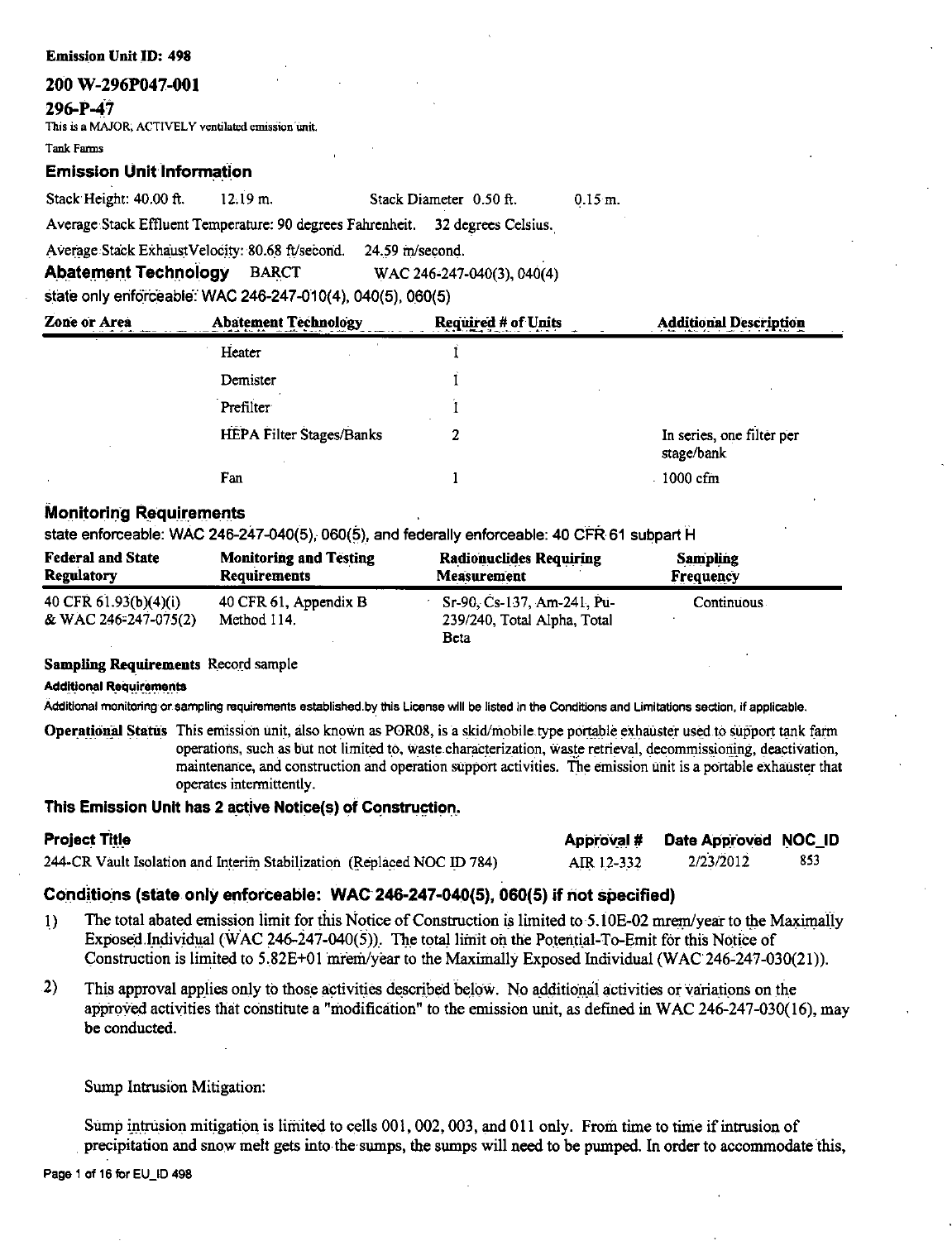submersible pump assemblies will be installed in each of the four CR Vault Cells. The pump assemblies will be installed on top of existing 6 inch riser extensions on cells 001, 002, 003, and 011. Riser extensions may be installed, or replaced if necessary. These extensions will be installed and/or removed as follows:

- the pit covers will be removed,

- above grade piping will be cut and capped,

- leak detectors and two zip cords will be removed,

- the riser extensions will be installed and/or removed remotely from a platform over the pit, and

- a new pit cover will be installed.

The sumps will be pumped by connecting a transfer line to a ventilated tank or to the Tanker Truck permitted under AOP Emission Unit Number 888 and licensed under WDOH NOC ID Number 696. The transfer line will be a hose-in sleeve line. The other end of the transfer line will be attached to the pump assembly on the first CR Vault cell to be pumped. After the first cell is pumped, flush water will be added and pumped to flush the system. Then the hose will be relocated to the next cell's pump assembly. The process will be repeated until all the cells are pumped. The CR Vault breather filter will not be modified and will be open during pumping. After the pumping is complete, the transfer line and pumps will be removed and disposed of as mixed waste, The pit foam covering will also be replaced to prevent, or at best minimize intrusion of precipitation and snow melt.

A fixative shall be applied with the pit covers on. The fixatives shall be applied to pit surfaces through a port in the pit cover using a 'whirly' or by fogging. A hand held sprayer is used to apply fixatives within the pit when the pit cover is off:

Temporary power installation will be limited to meet the needs to support the work described in this NOC. Temporary installations can be removed when no longer needed.

General Controls for Sump Intrusion Mitigation: .

The general controls for sump intrusion mitigation is limited to cells  $001, 002, 003$ , and  $011$  only. The required controls for each of the following actions are delineated by the specified ALARACT:

- ALARACT 1-Tank Farm ALARACT Demonstration for Riser Preparation/Opening.

- ALARACT 4-Tank Farm ALARACT Demonstration for Packaging and Transportation of Waste.

- ALARACT 5-Tank Farm ALARACT Demonstration for Soil Excavation (using hand tools).

- ALARACT 6-Tank Farm ALARACT Demonstration for Pit Access.

- ALARACT 7-Tank Farm ALARACT Demonstration for Tank Waste Grab Sampling.

- ALARACT 11-Tank Farm ALARACT Demonstration for Waste Transfers.

- ALARACT 12-Tank Farm, ALARACT Demonstration for Packaging and Transportation of Equipment and Vehicles.

- ALARACT 13-Tank Farm ALARACT Demonstration for Installation, Operation, and Removal of Tank Equipment.

- ALARACT 14-Tank Farm ALARACT Demonstration for Pit Work.

- ALARACT 15-Tank Farm ALARACT Demonstration for Size Reduction of Waste Equipment for Disposal.

Page 2 of 16 for EU\_ID 498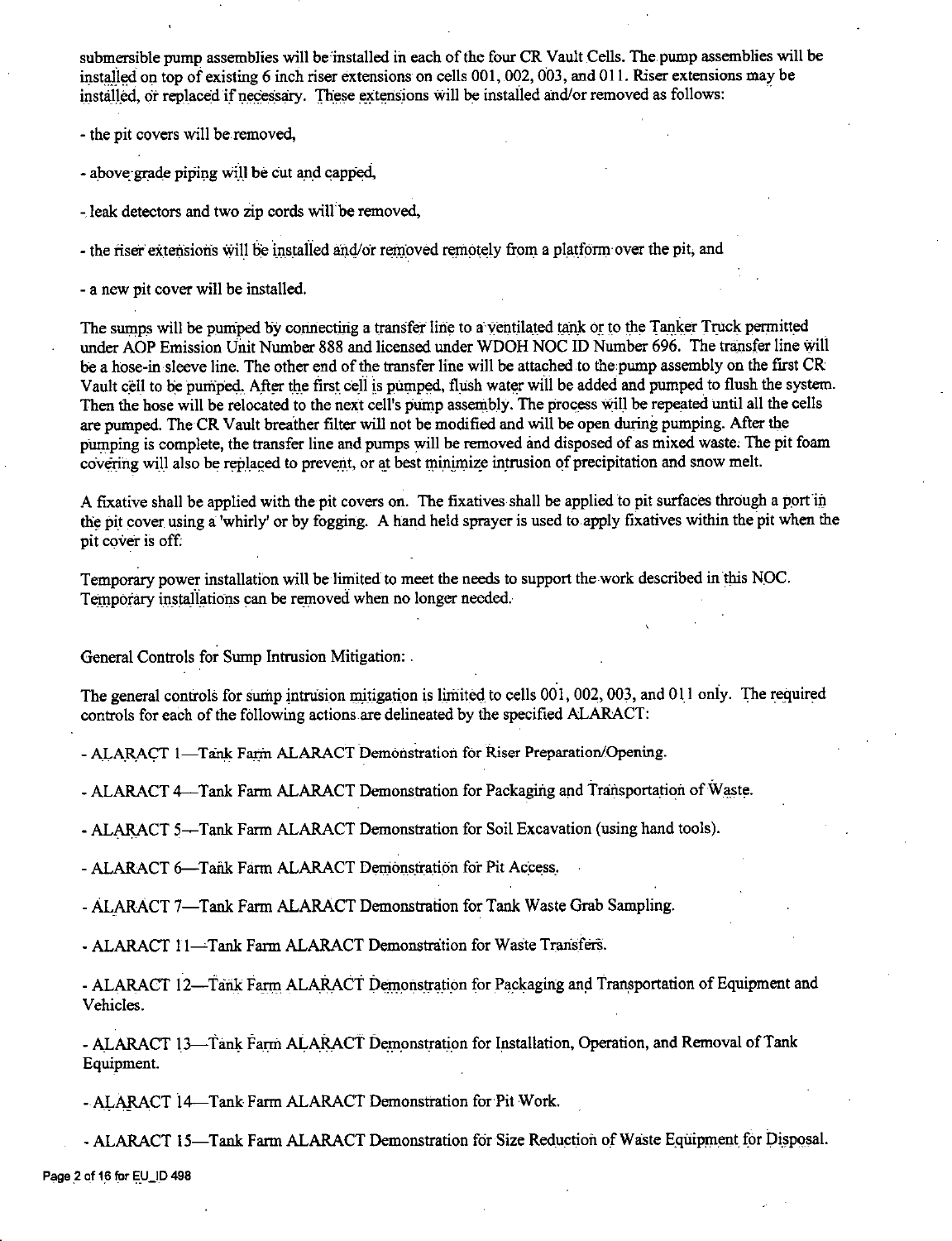The activities performed at the 244-CR Vault Facility, ER-153 and/or 244-A Lift Station include:

Work Area Preparation:

- Miscellaneous work including equipment delivery, movement, set up and maintenance in the general work area around the 244-CR Vault Facility.

- Construction and take down of open top containment tents (bullpens) over the facility vault area.

- Installation of Portable/Temporary Radioactive Air Emission Unit(s) (PTRAEUs).

- Installation of portable 1,000 cubic feet per minute (cfm) exhauster.

- Removal and/or installation of yault foam covering.

- Application of fixative at pit interior.

- Temporary power installation.

Facility/Interim Stabilization Work:

- Operation of PTRAEU for bullpen ventilation.

- Removal and/or installation of pit covers.

- Inspection of pits, vaults, and tanks.

- Removal and disposition of excess equipment and waste in pits, risers, and tanks.

- Decontamination activities.

- Measurement of liquid level and sludge levels in tanks and sumps.

- Sampling activities in pits, vaults, and tanks including chemical addition and/or waste sampling to determine Double Shell Tank waste acceptance.

**Facility Equipment Activities:** 

- Installation, disconnection, repair, replacement, and/or leak testing, of new and existing facility equipment (valves, jumpers, pumps, leak detectors, or other instrumentation/equipment).

- Modifications, maintenance, and/or isolation and sealing of existing risers, pits, vaults and incoming and/or outgoing piping (drain and transfer lines) from 244-CR Vault or connected facility.

Excavation:

- Installation of permanent power to 244-CR Vault Facility.

- Installation/Operation of Passive Breather Filter Assembly.

Waste Transfer and Support Activities:

Page 3 of 16 for EU\_ID 498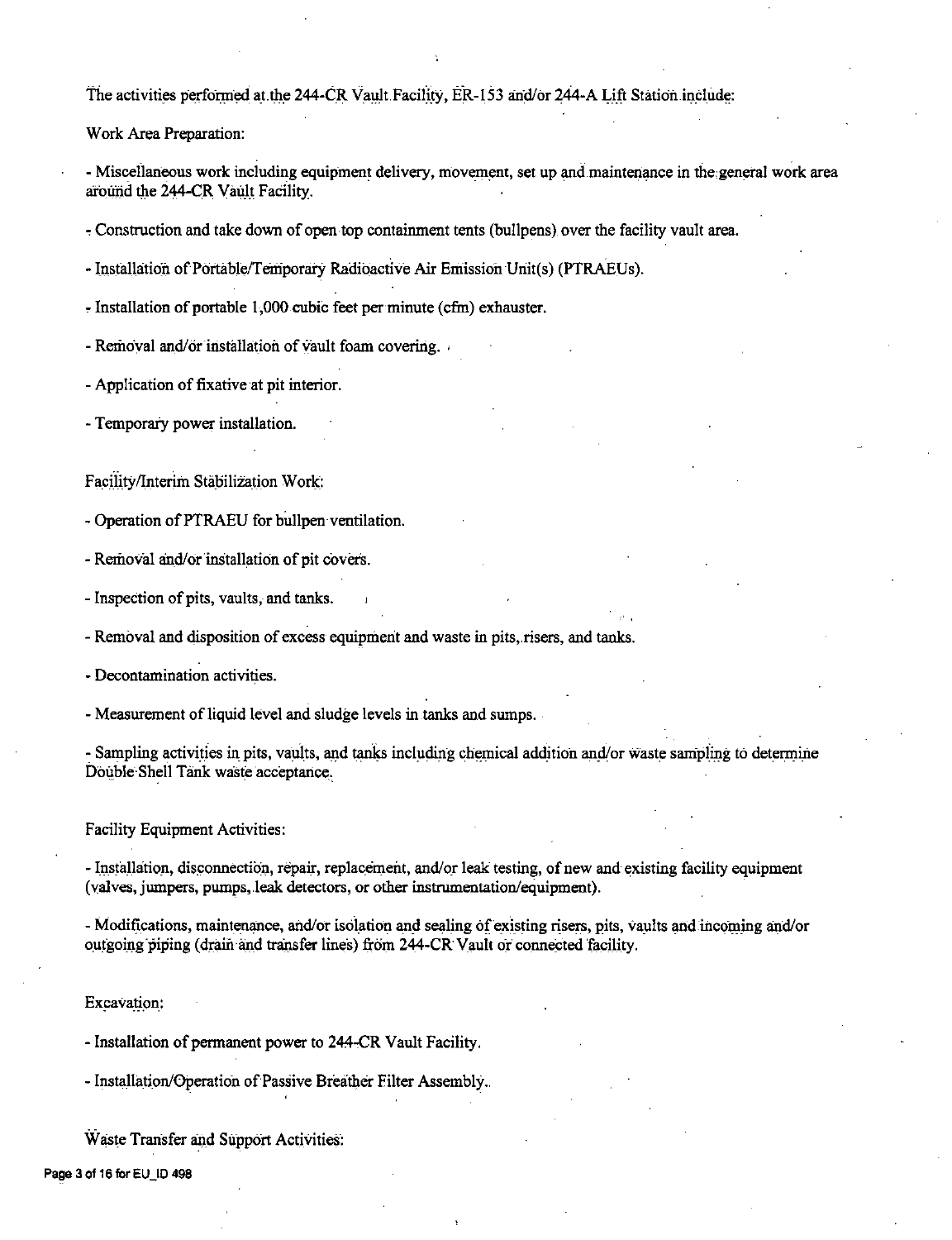- Operation of 1,000 cfm portable exhauster at 244-CR Vault.
- New waste transfer system, waste staging/consolidation.

Miscellaneous activities shall include:

- Construction and take down of open top contaminant tents over the facility vault area.

- Open top containment tents (bullpens) shall be constructed over the facility pit area to prevent potential airborne contamination from the effected work area to the environment. Two bullpens shall be erected around two instrumentation pits at the 244-CR Vault. Upon completion of the first pit's work, the bullpens shall be relocated to the other two pits and their work will be completed.

- Installation of Portable/Temporary Radioactive Air Emission Unit(s) (PTRAEUs)

- A Portable/Temporary Radioactive Air Emission Unit (2,000 cfm) or units (1,000 cfm each) shall be installed to ventilate the bullpens during activities that require work in the pits, cells and tank vault area prior to performing waste transfer activities. One thousand cfm PTRAEUs, if used, shall be directly connected to individual bullpens, while a 2,000 PTRAEU if used, shall be connected to two bullpens. Movement and installation of the PTRAEU can be performed to facilitate ventilation for the four vaults of the 244-CR Vault Facility. The PTRAEU shall operate intermittently (during work activities) and will be operated in accordance with the latest WDOH approval, AIR 99-1102, for the Portable/Temporary Radioactive Air Emission Unit (PTRAEU) NOC (DOE/RL-96-75).

A portable 1,000 cfm exhauster shall be installed to ventilate the 244-CR Facility vaults and tanks during waste transfer activities. This exhauster shall operate intermittently to support waste transfer and support activities and shall monitor air emissions. The exhauster shall be piped into the existing 244-CR facility ventilation system upstream of the existing (non-operating) exhauster, 296-C-05 and HEPA filters. The existing 244-CR Facility exhaust system shall be isolated and not used. Tie in of the 1,000 cfm exhauster to the existing exhaust system shall be in accordance with ALARACT 16, Tank Farm ALARACT Demonstration for Work on Potentially Contaminated Ventilation System Components. After the waste transfer is completed, the exhauster shall be removed in accordance to the requirements of ALARACT 16.

A foam covering has been placed over the 244-CR Vault area to prevent intrusion of precipitation and snowmelt. In order to gain access to the pit cover (metal) plates or concrete cover blocks, sections of the foam shall be removed, packaged, transported and disposed of. ALARACT 4, Tank Farm ALARACT Demonstration for Packaging and Transportation of Waste shall be used to properly disposition the removed foamed covering. Radiation control technicians (RCT) shall monitor the affected work area while the foam covering is being removed. The foam covering shall be replaced after work is complete, as part of intrusion prevention measures completed by the project following waste transfer activities.

## Operation of PTRAEU for Bullpen Ventilation.

Ventilation of the bullpens during pre waste transfer tank activities and prior to the installation of the 1,000 cfm portable exhauster shall be accomplished with the use of PTRAEU(s). The PTRAEU(s) shall be operated in accordance with the latest WDOH approval, AIR 99-1102, for the Portable/Temporary Radioactive Air Emission Unit (PTRAEU) NOC (DOE/RL-96-75).

Concrete cover key blocks are removed first, and only blocks necessary to perform intended work are removed. Consideration is given to sliding blocks to minimize the number of blocks to be removed. As discussed in the following, pit covers are decontaminated and/or covered with fixative before removal. Pit Covers are raised a minimum distance to safely allow a radiation protection technician to perform a dose rate and contamination survey. Pit covers are wrapped in plastic and set down in a specially prepared lay-down area. On completion of activities, the plastic wrap is removed from the pit covers and the pit covers are re-installed in their original position and orientation. Post-job surveys are performed.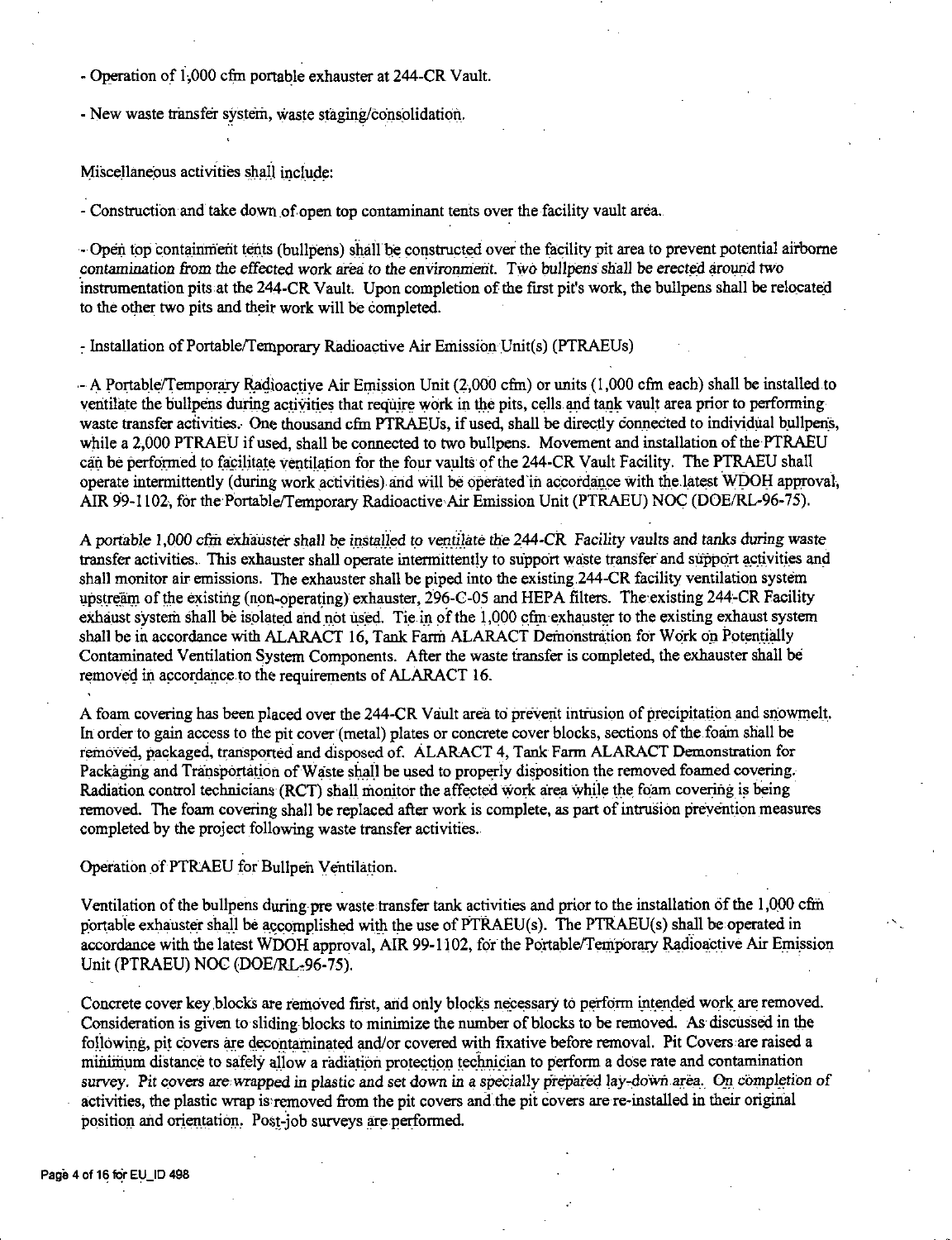Inspections, such as visual, video, or nondestructive inspections, shall be performed with pit covers in place (for pit with access ports) or removed. The pit cover design, historical-inspection information, and ALARA information shall be used to determine whether the inspection shall be performed manually (with pit cover removed) or remotely with a camera and the pit covers in place.

Excess equipment and debris currently located in the 244-CR vault pits, and in-tank equipment shall be removed to accommodate new waste transfer equipment and piping. Excess equipment shall be replaced with replacement in kind equipment, as necessary.

To facilitate the removal and disposition of these items,.size reduction and decontamination activities shall be· utilized. Size reduction activities shall include cutting up unusable equipment (usually jumpers/blanks) remotely, using hydraulic shears or low revolutions per minute portable band saws. All size reduction activities shall be performed in accordance with ALARACT Demonstration 15, TWRS ALARACT Demonstration for Size Reduction of Waste Equipment for DisposaL

Disposition of excess equipment and waste shall be performed in accordance with ALARACT Demonstration 4, TWRS ALARACT Demonstration for packaging and transportation of waste.

Removable contamination in the accessible portions of the pit is reduced to less than 100,000 disintegrations per minute/100 square centimeters beta/gamma and 2,000 disintegrations per minute/ $100$  square centimeters alpha by washing, or an approved fixative is applied to pit surfaces. Initial washing with a low pressure (125 pounds per square inch gauge), or high pressure (3,000 pounds per square inch gauge) 'whirly' is accomplished through a port in the pit cover blocks. Additional decontamination activities (with the cover block oft) include the use of chemicals, peel and strip paints, water, or manual scrub brushes.

After a section of equipment has been washed it shall be pulled into plastic sleeving and sealed by horse tailing and taping.

Liquid and sludge levels are determined using zip cords or other appropriate means that shall not disturb the waste more than zip cords.

Sampling activities shall be performed in the tank and sump area of 244-CR Vault by way of risers in the riser pit in accordance with ALARACT 7, "Tank Farm ALARACT Demonstration For Tank Waste Grab Sampling." Radiological controls for riser preparation/opening listed in ALARACT I, "Tank Farm.ALARACT Demonstration for Riser Preparation/opening,'' shall be followed.

The waste transfer processes shall transfer waste from tanks CR-011, CR-001, CR-002 and CR-003 and sumps within 244-CR Vault Facility to a staging tank within the 244-CR Facility. The transfer system to consolidate the waste from individual tanks consists of above ground piping of a hose in hose with leak detection at each tank's pit being utilized to support the transfer line. Mixing and dilution of the waste may take place at the receiving tank or within the transfer lines directly. The transfer system may include equipment pump skids and shall include appropriate connections to the transfer lines to. accommodate chemical and water addition. to the,244-CR Facility tanks and mixing prior to transfer to. the designated Double.Shell Tank (DST).

Before entry into a pit, an evaluation is made by engineering and/or operations personnel to determine the transfer routing configuration after pit work is compleie. On removal of cover blocks, a visual inspection of pit contents is made to verify present configuration.

Tools such as impact wrenches; T-bars, and pike poles are used to repair or replace pit equipment. All equipment coming out of the pit is wrapped in plastic or otherwise contained or decontaminated for reuse or disposal. Removable contamination on the outer-most container shall not exceed 1,000 disintegrations per minute/100 square centimeters beta/gamma and 20 disintegrations per minute/100 square centimeters alpha before removal from the bullpen. Disposition of non reusable equipment waste shall be performed in accordance with ALARACT Demonstration 4, TWRS ALARACT Demonstration for packaging and transportation of waste.

Jumper work shall be preceded by flushing the appropriate transfer lines with water. Jumper work is accomplished remotely, using a crane to maneuver heavy equipment and parts. Installation, disconnection, and/or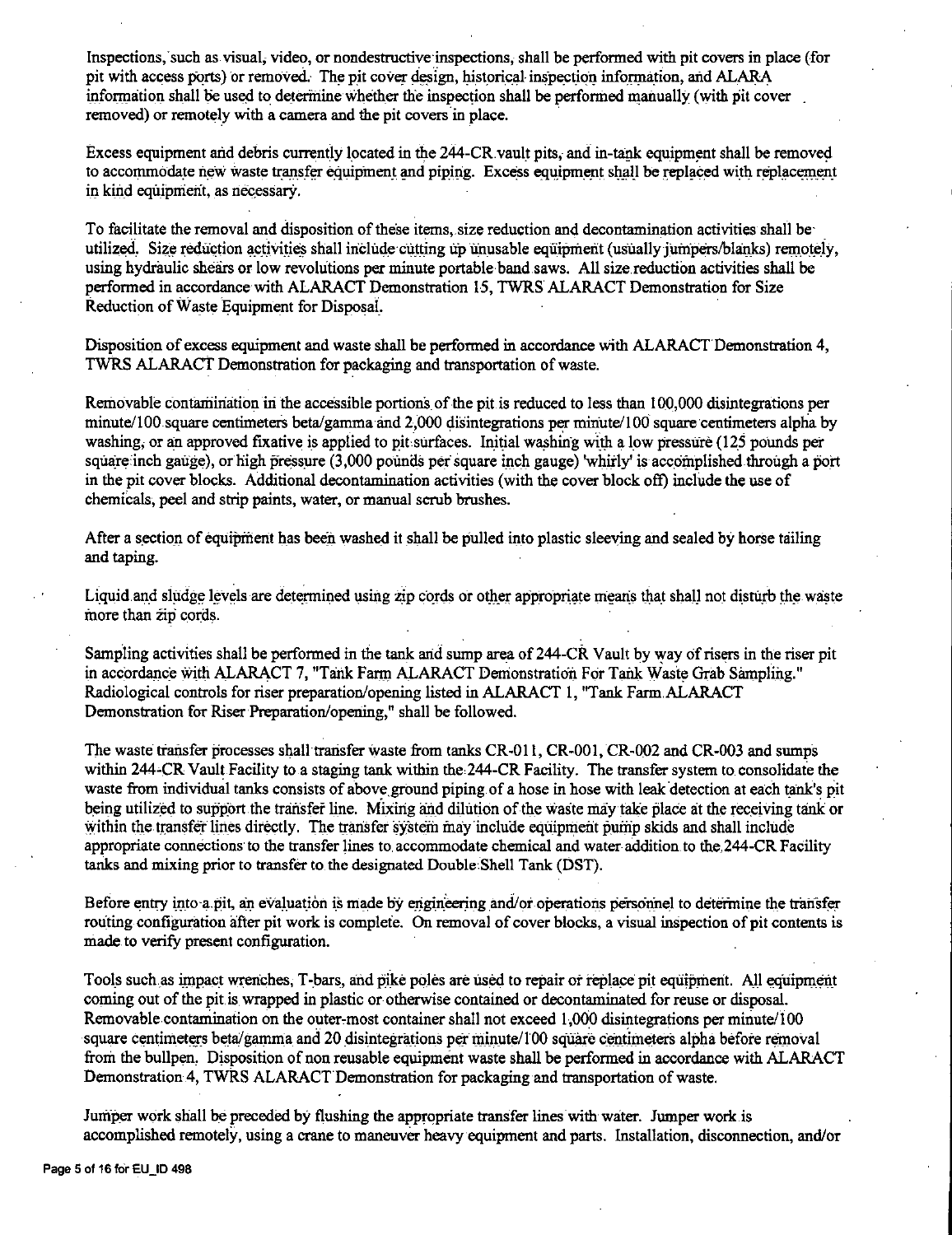changing jumpers/blanks are accomplished by slowly loosening the jumper/blank at the connector head. The required jumper/blank is positioned and tightened to the new connector heads. If the process line or equipment being worked on is connected physically to other unnecessary transfer lines, or if the line is to be left unused, a cap, blank, or equivalent is installed on all open nozzles not connected to jumpers.

Leak testing of newly installed jumpers/blanks shall be performed with pressurized water before initiating waste transfers. Occasionally, a jumper leak test is performed during the initial stages of the transfer. In either case, cover blocks shall be in place before leak testing is performed.

Cutting up unusable pit equipment (usually jumpers/blanks) is accomplished remotely using hydraulic shears or low revolutions per minute portable band saws. Cutting activities shall be performed in the bullpen or in glovebags. The goal shall be to maintain a contamination level equal to or less than 1,000 dpm/100 cm2 beta gamma and 20 dpm/100 cm2 alpha, during cutting activities, but may not always be attainable. RCT coverage shall be provided, Should contamination levels exceed I ,000-dpm/100 cm2 additional sleeving, or use of a glove bag shall be used and/or decontamination activities performed to lower the levels in accordance with ALARA. Welding (if required) shall commence once removable contamination levels in the cut and weld area are reduced to ALARA. Size reduction ( cutting) activities shall be performed in accordance with ALARACT Demonstration 15, TWRS ALARACT Demonstration for Size Reduction of Waste Equipment for Disposal. To ensure that water intrusions or potential residual waste in piping are eliminated from the facility, existing piping and transfer lines to and from the 244-CR Vault facility shall be blanked, grouted, or sealed. The isolation includes activities such as installing plugs, caps, blind flanges, or grouting. Isolations may occur at the 244-CR riser pit area or at the other end of the pipe in a diversion or valve box, at the ER153 or the 244A Lift Station.

Modifications to existing in-route pits, vaults and piping shall be required to establish the waste transfer route or to ensure the integrity of the system prior to waste transfer. These modifications can include but are not limited to, removal of existing parts and replacement with like parts, installation of new jumpers, or blanking off of equipment. When possible existing blanks shall be utilized. Pipe cutting shall be minimized in compliance with ALARA. If it is determined that the installation of a new above ground transfer line would be the best engineering method to establish a waste transfer route, a temporary transfer route shall be established following existing design and installation procedures. This temporary route will be either above ground or in a shallow trench. If a trench is required excavation shall be performed as described under that activity in this NOC.

Pit drains are checked using water from a tanker truck or another source. Water at a flow rate of approximately 20 gallons per minute is added to a pit drain line and subsequently monitored to verify the pit drains are free of restrictions. At times it might be necessary to pump the DCRT that receives the water after the water passes through the pit drain if the volume of test water approaches the capacity of the DCRT.

Either flushing with water and/or using a retrieval tool to remove debris. from the drain are used to clear plugged drains. Water supply valves are opened slowly to minimize splashing. Pressures above 50 pounds per square inch gauge require approval from the engineering-organization. Cover blocks shall remain in place.and work is accomplished through a penetration in the cover block.

The waste transfer operations involve the pumping of liquid waste that contains dissolved solids. These solids can precipitate out of solution anywhere in the transfer path and cause blockage. If blockage is detected in the system, flushing the lines with hot water is necessary. The hot water is introduced to the system to be flushed through a. pressure manifold by piping connected directly to a jumper or nozzle. These operations shall be performed with the pit covers on.

To ensure that water intrusions are eliminated from the facility, a foam covering will be placed over the 244-CR Vault area after completion of isolation activities.

Other techniques to free blockages could include pressurization, temporary jumpers, and hydraulic scouring. All piping connections are designed to be leak tight and the pit cover block shall be installed before pressurization. If pressurization beyond that obtained from the tank farms water.system or supply truck (i.e., approximately 150 pounds per square inch gauge) is necessary to remove blockage, an engineering evaluation shall be performed to determine the maximum allowable pressure for operation.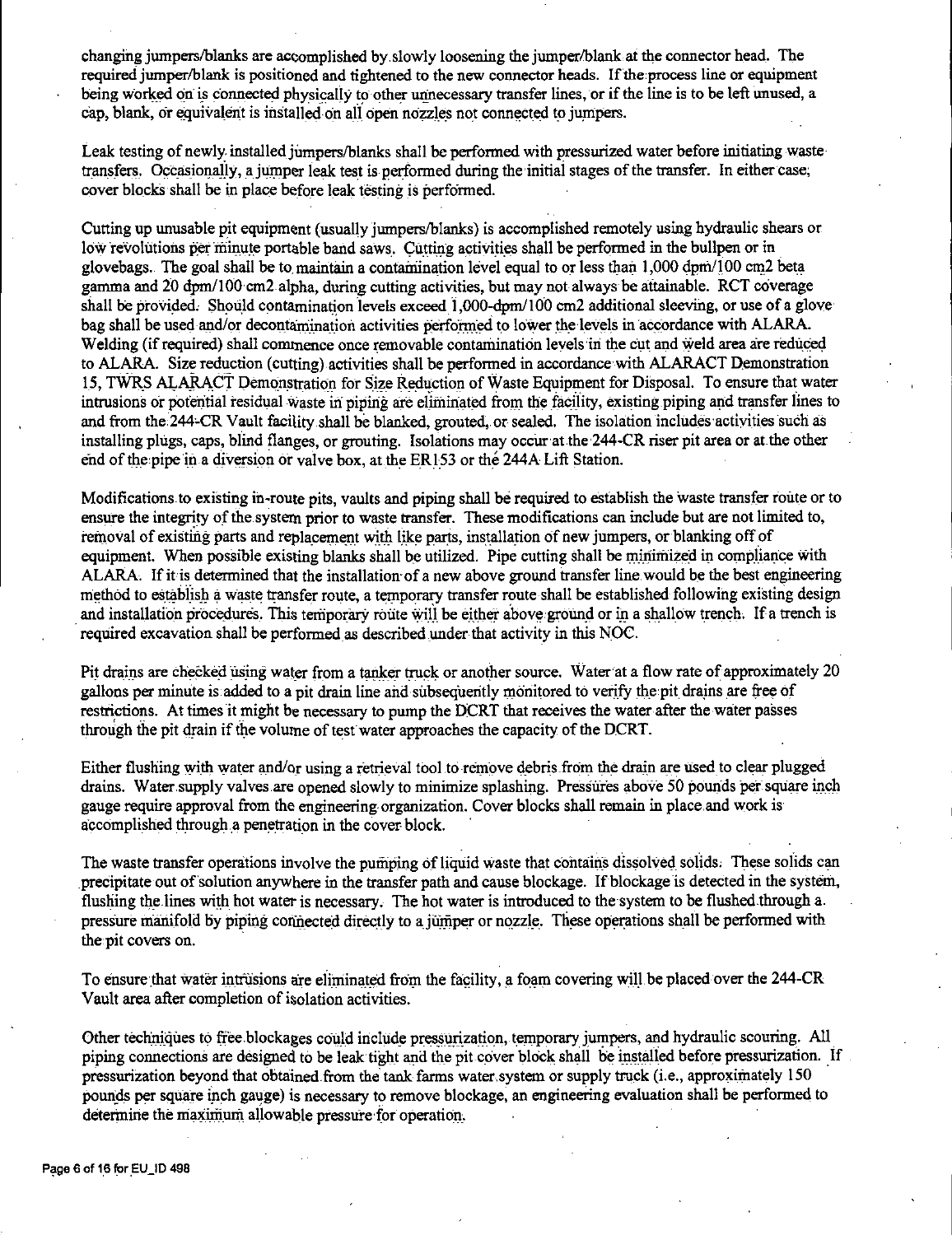## Excavation:

Excavation may be required to support installation of ventilation, electrical support and waste transfer equipment. Modifications to existing in route pits, vaults and piping and/or-to support insiallation of new waste transfer lines from the 244-CR Facility to the identified DST may require excavation. Soil excavation activities will be performed in accordance with ALARACT Demonstration 5, TWR.S ALARACT Demonstration for Soil Excavation (Using Hand Tools), and will follow the radiological controls specified in that ALARACT.

Any Filter VacuumeTruck excavations in contamination areas will be performed in accordance with the most current version of sitewide DOE Notice of construction application, Guzzler Excavation and Backfilling Activities in Support of the 200 East and West Area Tank Farm Complex (See DOE Letter 09-ESQ-542 Dated November 30, 2009) or the latest WDOH approved Site Wide Guzzler DOE application (See Doe Letter 99-SID-02, Dated February I, 1999).

Soil excavation outside the tank farm fence also may be performed with heavy equipment.

Soil will be excavated around the 244-CR vault facility to install new piping, equipment slabs, and new waste transfer system support equipment. It is expected that about 1,000 cubic yards may be excavated, with about 600 cubic yards from inside the tank.farm. Backfill shall.be from the original removed soil or non-contaminated controlled density fill (sand, water and a small amount of cement).

Current power within the 244-CR Vault Facility is limited. To provide power for new equipment installed under the project, the existing power distribution system shall be upgraded. Upgrades shall involve modification to the existing Motor Control Center (MCC), installation of equipment control panels, and installation of new conduits.

A compliant passive breather filter shall be installed to. ventilate the 244-CR Facility vaults and tanks once waste transfer activities are completed. The passive breather filters shall be installed at two locations in the 244-CR facility. A 1,000 cfm HEPA filter shall be installed at the air inlet assembly (previously attached to the evaporative cooler) and a 200 cfin HEPA filter shall be installed upstream of the existing HEPA filter pit. Butterfly valves in the ventilation system just downstream of where the filters shall be installed can be shut to prevent any emission from the facility during filter installation. Installation of the filters shall be performed in accordance with ALARACT Demonstration 16, TWRS.ALARACT Demonstration for Work on Potentially Contaminated Ventilation System Components.

During waste transfer and support activities the tank and vault air space shall be actively ventilated by a temporary ventilation system. The temporary ventilation system shall consist of a portable exhauster that shall be equipped with compliant monitoring and sampling equipment. The purpose of the exhauster is to ensure potential airborne contamination from the pits, cells, or process tanks, is not being released to the environment. Operation of the . 1,000 cfrn portable exhauster is considered an. emissions control.

New waste transfer system, waste staging/consolidation.

The planned transfer system can utilize some existing equipment along with installation of new piping and equipment at 244-CR, ER-i53 and/or 244-A Lift Station. Maintenance of the transfer system may be required during the waste-staging/consolidation. Equipment, which may require on going maintenance includes but is not limited to leak detection and pump system equipment. The waste can be staged/consolidated in one or two of the 244-CR Facility tanks (CR-001, CR-002, CR-003 and CR-011) prior to transfer to a DST.

The following controls are used for the pit activities:

General Controls:

I. Pre,job and post,job radiation surveys are performed by radiation protection technicians. Radiation work permits specify permissible occupational radiological limits during activities. Radiation control technicians' survey and release equipment, inspect and approve required containment, and provide radiological surveys to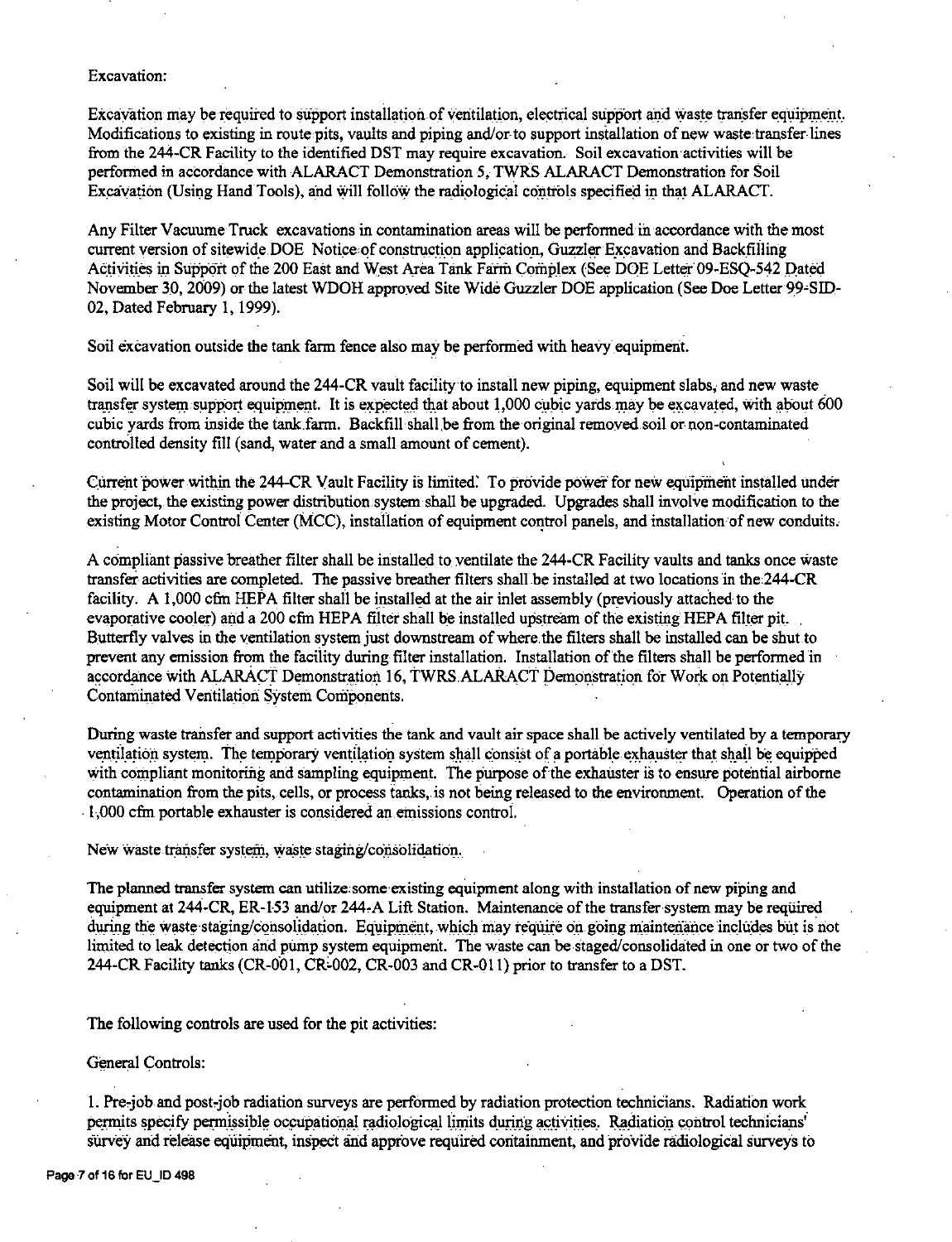verify compliance to radiation work permit limits.

2. Pit work is shut down (or not initiated) when sustained wind speeds exceed 25 miles per hour as measured in the field and/or reported by the Hanford Meteorological Station.

3. Fixatives shall be applied inside the pit (with cover blocks on or off) or accessible portions of the pit decontaminated to less than 100,000 disintegrations per minute/100 square centimeters beta-gamma and 2,000 disintegrations per minute/100 square centimeters alpha.

4. When cover blocks are removed, a fall protection handrail is installed. This handrail is draped in plastic forming a contamination barrier. The plastic extends to the top of the pit and is taped or sealed at the top of the pit. Decontamination of the containment barrier is conducted as required by the job specific radiation work permit.

5. Radiation control technicians monitor the affected work area when the vault foam covering is removed, when jumpers and equipment are being removed from risers and nozzles, and when risers are entered for sampling of tanks and sumps. Jumpers removed from the pit are drained of free liquid and decontaminated or contained before removal. The outer-most container shall not exceed 1,000 disintegrations per minute/100 square centimeters beta/gamma and 20 disintegrations per minute/100 square centimeters alpha. If these limits are exceeded, surfaces shall be decontaminated. Disposition of non reusable equipment waste shall be performed in accordance with ALARACT Demonstration 4, TWRS ALARACT Demonstration for packaging and transportation of waste.

6. A bullpen designed to minimize the top opening shall be used. Pit covers or cover blocks will be removed as necessary. If the bullpen is to be left unattended at any time, a temporary cover is placed over the pit or the pit covers or cover blocks are reinstalled. Two tents shall be erected over two pits. Upon completion of the work in the first two 244-CR Facility instrumentation pits, the tents will be relocated to the other 244-CR facility instrumentation pits.

7. PTRAEU(s) shall actively ventilate the bullpens during activities that require work in the pits (after removal of the cover blocks) to control radiological releases. The PTRAEU(s) shall operate intermittently and shall be operated in accordance with the latest revision to the WDOH approved. Portable/Temporary Radioactive Air Emission Unit (PTRAEU) NOC (DOE/RL-96-75).

8. A compliant exhauster skid shall ventilate the process cells and tanks during waste transfer activities. The exhauster shall maintain a negative pressure under the cover blocks and prevent contaminants from reaching the environment. The exhauster skid shall be connected to the existing exhaust ductwork with rigid or flexible ductwork.

9. The 1,000 cfm exhauster shall be equipped with a two-stage HEPA filter, which meets the requirements of ASME AG<sub>r</sub>1, Section FC and shall be tested annually to requirements of ASME AG-1. The HEPA filters shall have an efficiency of 99.95 percent for 0.3-micron median diameter. Each filter housing shall meet the applicable sections of ASME N509 and the test requirement of ASME N510. The exhaust stack houses a Generic Effluent Monitoring System (GEMS) that contains an air velocity probe and the air sampling probe.

10. The breather filter shall consist of a housing that contains a HEPA filter, an outlet screen, and a small seal loop. Air flowing to and from the 244-CR Facility shall pass horizontally through the filter and vertically through the downward-facing exit weather hood. Seal loops, installed in the exhaust lines, are designed as a safety feature to prevent unlikely accident in which an over pressurization occurs when the HEPA filter is isolated for occasional (infrequent) maintenance.

Specific Controls include:

-Installation of portable 1,000 cfm exhauster shall use ALARACT 16.

-Removal and/or installation of vault foam covering - ALARACT 4.

-Application of fixative at pit interior - see General Controls.

Page 8 of 16 for EU\_ID 498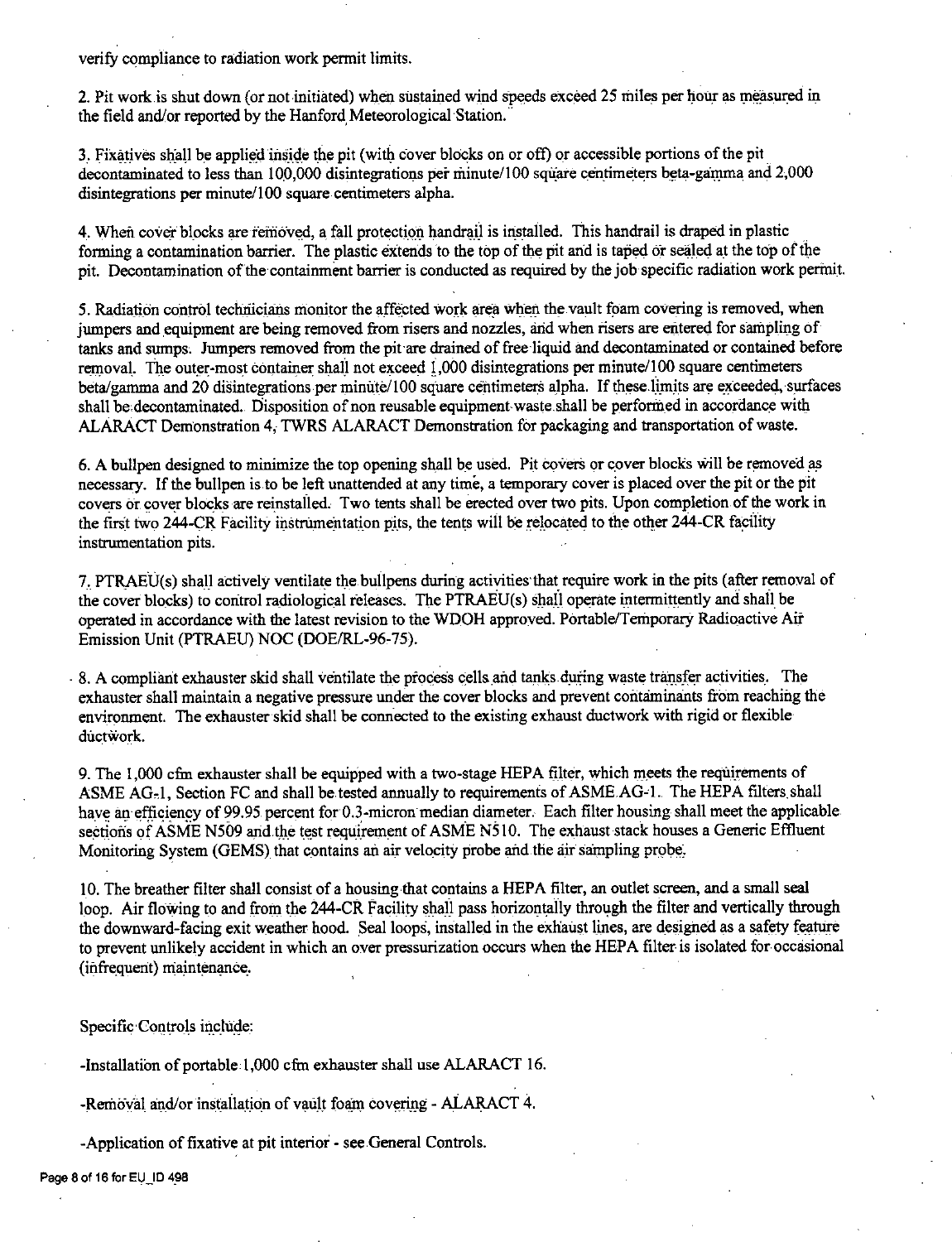-Temporary power installation - ALARA.

-Operation of PTRAEU for bullpen ventilation - Latest WDOH approval, AIR 99-1102, for the Portable/Temporary Radioactive Air Emission Unit (PTRAEU) NOC (DOE/RL-96-75).

-Removal and/or installation of pit covers - General Controls.

-Inspection of pits, vaults, and tanks - General Controls.

-Removal and disposition of excess equipment and waste in pits, risers, and tanks - ALARACT 15, and **ALARACT 4.** 

-Decontamination activities - General Controls.

-Measurement of liquid level and sludge levels in tanks and sumps - General Controls.

-Sampling activities in pits, vaults, and tanks including chemical addition and/or waste sampling to determine Double Shell Tank waste acceptance - ALARACT 7 and ALARACT 1.

-Facility Equipment Activities: installation, disconnection, repair, replacement, and/or leak testing, of new and existing facility equipment (valves, jumpers, pumps, leak detectors, or other instrumentation/equipment) -ALARACT 4, and ALARACT 15.

-Modifications, maintenance, and/or isolation and sealing of existing in route pits, vaults and piping (drain and transfer lines) to support and/or installation of new transfer lines - General Controls.

-Excavation - ALARACT 5, and/or WDOH approved Site Wide Guzzler NOC (Air 98-1215), or the most current NOC approved for Guzzler use.

-Installation of permanent power to 244-CR Vault Facility - ALARA.

-Installation of passive breather filter assembly - ALARACT 16.

-Operation of a portable exhauster at 244-CR vault for ventilation - ALARA.

-New waste transfer system, waste staging/consolidation - General Controls.

### 3) The Annual Possession Quantity is limited to the following radionuclides (Curies/year):

| Ac - 227   | 9.90E-01     | Am - 241  | 5.00E+01     | Am - 243 | 7.83E-03     |
|------------|--------------|-----------|--------------|----------|--------------|
| Ba - 137 m | 2.98E+04     | $C - 14$  | 1.71E-01     | Cd-113 m | $1.18E + 01$ |
| Cm - 242   | 9.68E-01     | Cm - 243  | 1.15E-01     | Cm - 244 | $2.63E + 00$ |
| $Co - 60$  | $8.23E + 01$ | Cs-134    | 1.06E-01     | Cs - 137 | $3.15E + 04$ |
| Eu - 152   | 2.73E+00     | Eu - 154  | 3.56E+02     | Eu - 155 | $3.22E + 02$ |
| $H - 3$    | 2.20E+00     | $1 - 129$ | 4.71E-03     | Nb-93 m  | 6.88E+00     |
| Ni - 59    | 4.41E+00     | Ni - 63   | 4.33E+02     | Np - 237 | $1.13E+01$   |
| Pa - 231   | 7.67E-04     | Pu - 238  | $5.03E + 00$ | Pu - 239 | 4.97E+02     |
| Pu - 240   | 8.95E+01     |           |              |          |              |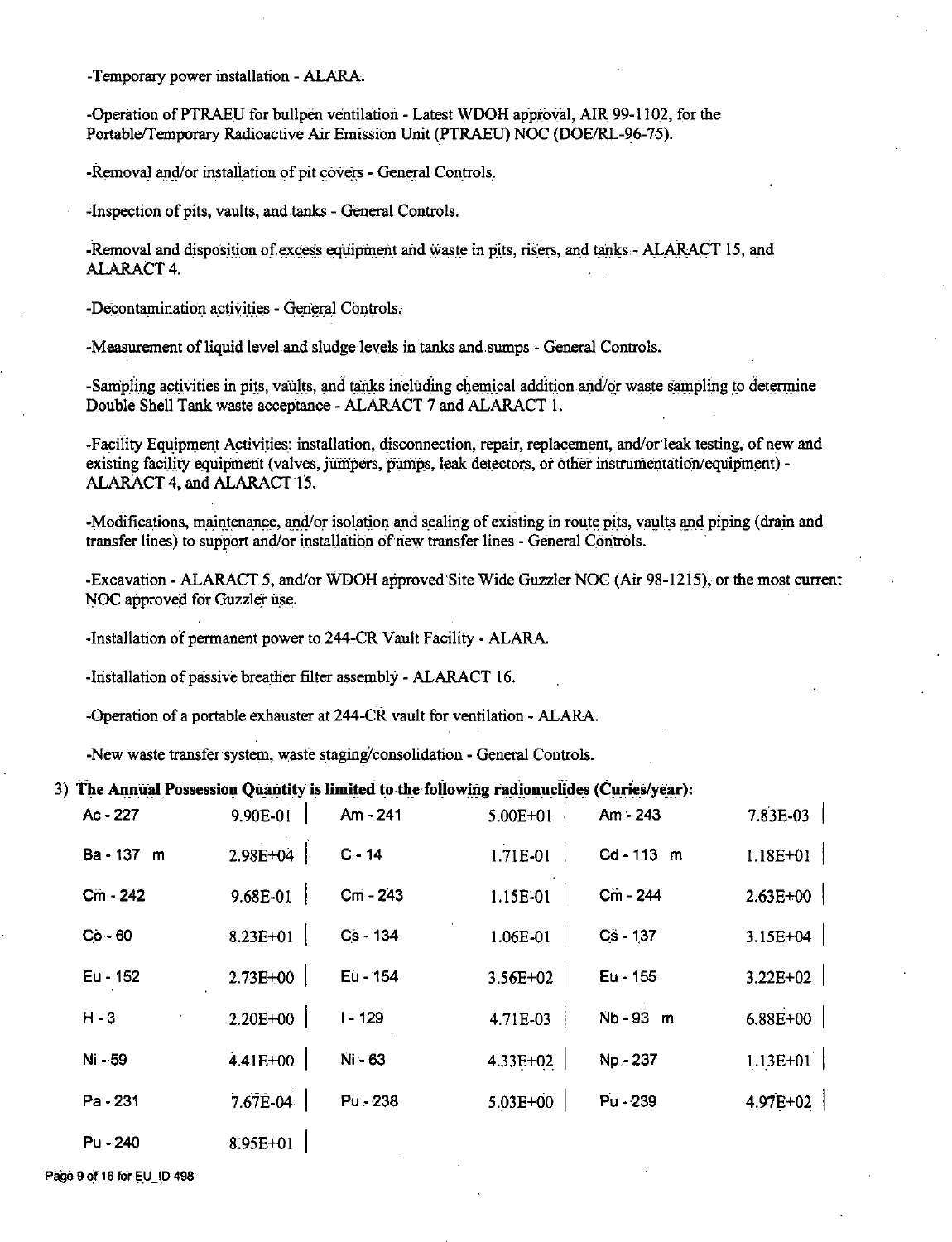|            |              | $Pu - 24.1$ | $6.26E + 02$ | Pu - 242  | $7.82E + 02$ |
|------------|--------------|-------------|--------------|-----------|--------------|
| Ra - 226   | 3.41E-04     | Ra - 228    | 1.85E+00     | Ru - 106  | $1.57E-02$   |
| Sb - 125   | 4.41E+01     | Se - 79     | $1.64E + 00$ | Sm - 151  | 6.06E+03     |
| $Sn - 126$ | 2.59E+00     | $Sr - 90$   | $3.04E + 05$ | $Tc - 99$ | $2.02E + 01$ |
| Th - 229   | 1.63E-02     | Th - 232    | 3.10E+00     | $U - 232$ | 3.97E-01     |
| $U - 233$  | $1.52E + 00$ | $U - 234$   | 9.99E-01     | $U - 235$ | 4.20E-02     |
| $U - 236$  | 2.53E-02     | $U - 238$   | 3.58E-01     | $Y - 90$  | $3.04E + 05$ |
| $Zr - 93$  | $6.00E + 00$ |             |              |           |              |

Page 10 of 16 for EU\_ID 498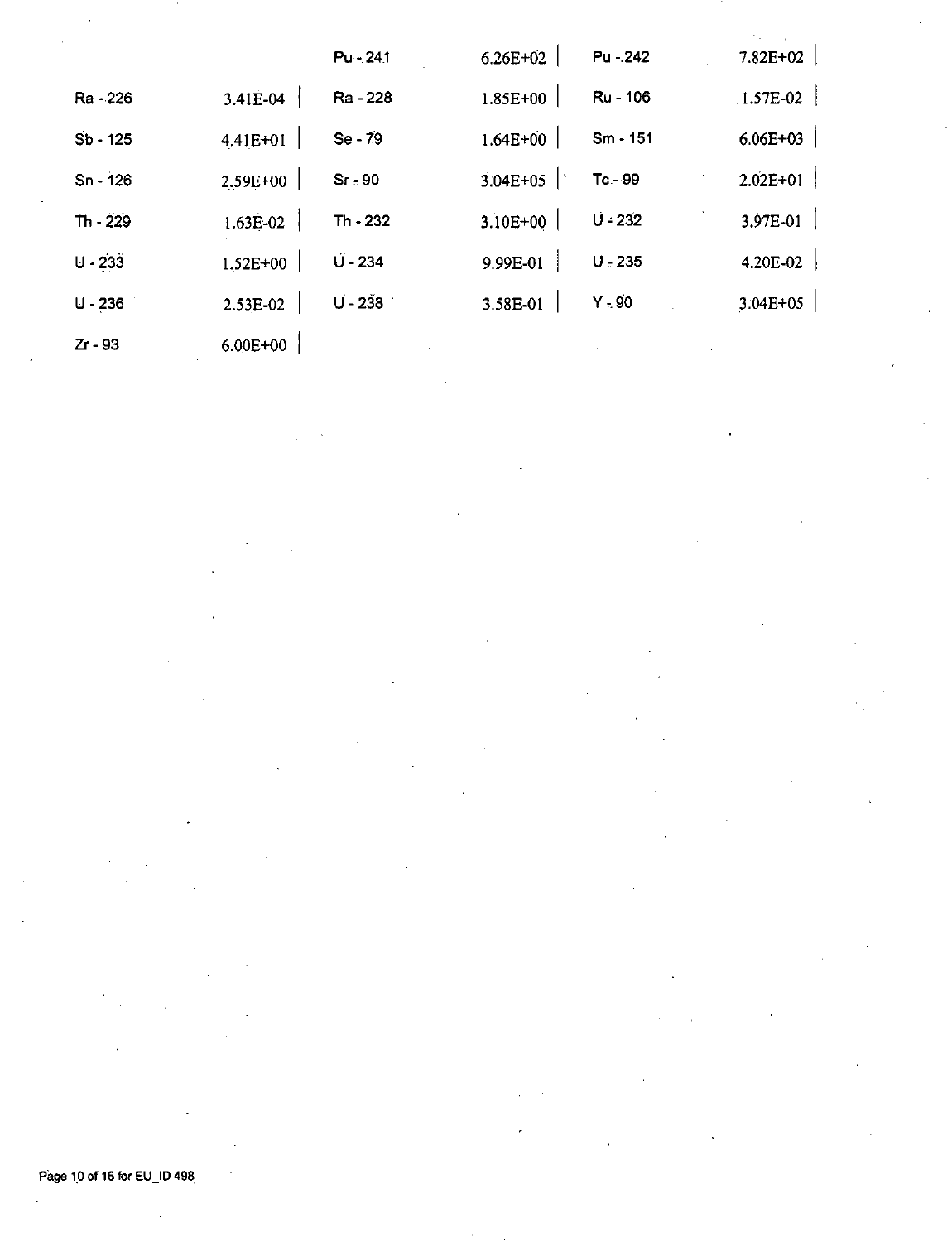7/29/2015 939

AIR 15-805

296-P-47 Operation - Phase II Waste Retrieval and Closure (Replaces NOC 825)

## **Conditions (state only enforceable: WAC 246-247-040(5), 060(5) if not specified}**

- I) The total abated emission limit for this Notice of Construction is limited to 1.31 E+00 mrem/year to the Maximally Exposed Individual (WAC 246-247-040(5)). The total limit on the Potential-To-Emit for this Notice of Construction is limited to 1.6IE+03 mrem/year to the Maximally Exposed Individual (WAC 246-247-030(21)).
- 2) This approval applies only to those activities described below. No additional activities or variations on the approved activities that constitute a "modification" to the emission unit, as defined in (WAC 246-247-030(16)), may be conducted.

The operation of the waste retrieval system(s) for the removal of radioactive wastes from tanks at the Hanford Site.

# SALTCAKE DISSOLUTION WASTE RETRIEVAL SYSTEM

The saltcake dissolution waste retrieval system may be used to retrieve soluble saltcake waste .. This method retrieves the soluble portion of the waste only, resulting in very few of the solids being pumped from the tank. The saltcake dissolution waste retrieval system deployed is for water, chemical agent, or catalyst.liquid to be added to the tank using a variety of spray nozzles or "sprinklers". The approach is to sprinkle the waste surface with water, chemical agent, or catalyst liquid. The added water, chemical agent, or catalyst liquid must stay in contact with the saltcake for a long enough period of time for the brine to become saturated. Once the brine is saturated, it is pumped to a receiver tank, staging tank, storage double shell tank (DST), or other staging/storage vessel associated with the supplemental treatment, packaging, or disposal. Salt solution will be removed using the existing saltwell pump or other pump placed into the tank.

A tank not equipped with a saltwell pump, a transfer pump (progressive cavity, vertical turbine) can be installed and operated.

Remotely directable water distribution devices will be located in risers spaced as far apart as practical. A combination of spraying waster, chemical agent, or catalyst liquid to dissolve the saltcake can be used in conjunction with directing a flow of water or recirculating water at the waste to move it to the pump suction to allow the pumping of waste from the tank, Recirculated waste from the pump may be sent back to the tank as an alternative to using water to direct dissolution waste to the pump suction.

## MODIFIED SLUICING WASTE RETRIEVAL SYSTEM

Modified sluicing can be used for some waste retrieval. Modified sluicing is the introduction of ii quid at low to moderate pressures and volumes into the waste. The liquid dissolves and breaks apart solid materials and suspends them in the waste slurry. A transfer pump installed in the tank provides the motive force to transfer the liquid slurry to a receiver tank.

Modified sluicing introduces sluice liquid in a controlled fashion using multiple sluicing nozzles at varying pressures and flows, then pumps out the resultant waste slurry. This maintains minimal liquid inventories within. the tank at all times. The liquids that could be used in modified sluicing include water, recirculated supernatant/water from the receiving DST, recirculated supernatant/water, chemical agent, or catalyst liquid.

## VACUUM WASTE RETRIEVAL SYSTEM

A vacuum waste retrieval system can be used for waste retrieval activities. The vacuum waste retrieval system is introduced into the tanks by means of an articulating mast system (AMS) .. The AMS has a horizontal reach and rotational capabilities of 360 degrees. The AMS has a retracted position and can be extended vertically. Air is mixed at the suction end of the AMS enabling the required vertical lift for the waste to a topside receiver tank, batch vessel, or a staging single shell tank (SST), storage DST, or other staging/storage-vessels associated with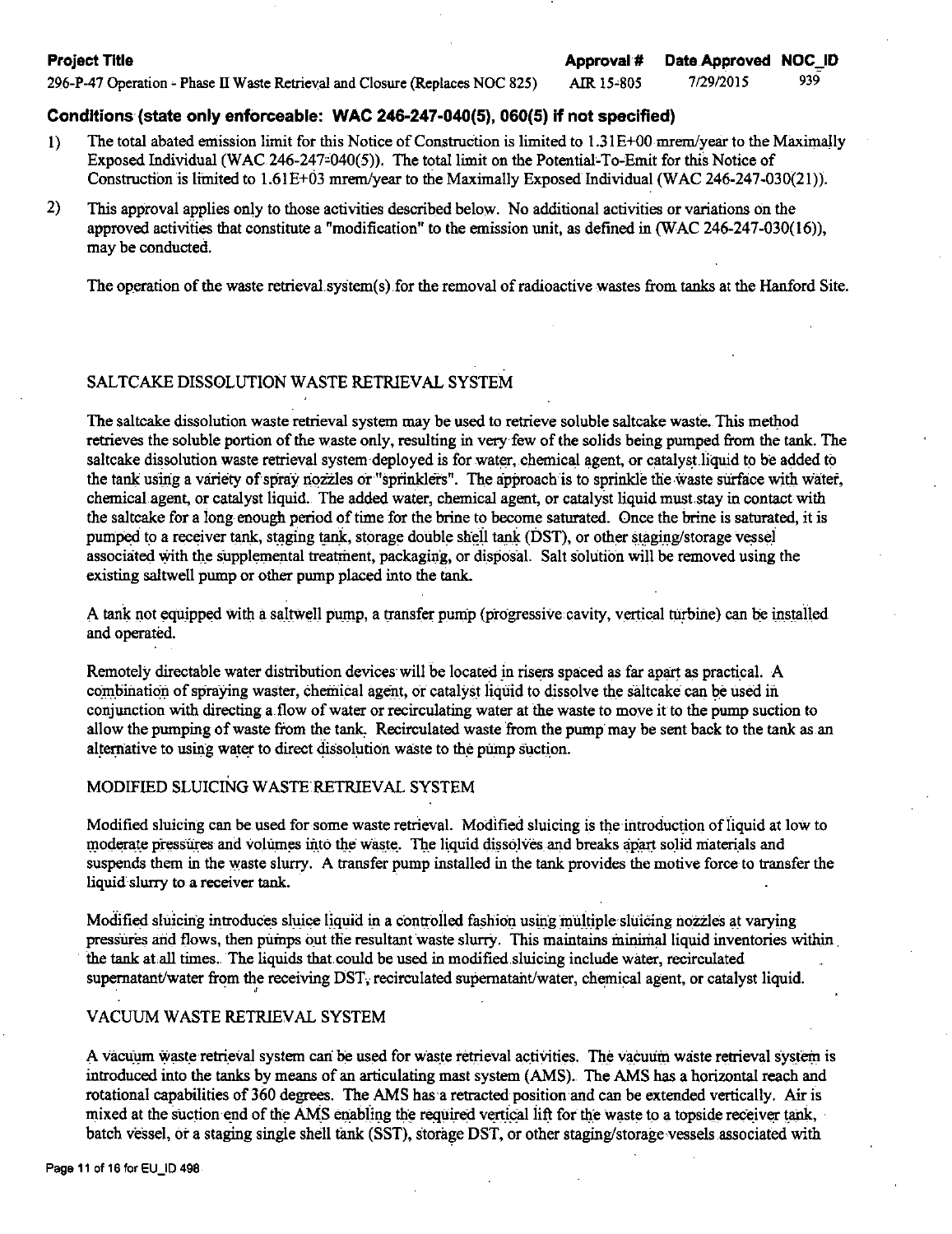supplemental treatment, packaging, or disposal.

The AMS will be deployed through and attached to standard riser flanges that are available on the tanks. Cameras can.also be installed in other risers for in-tank viewing and control of the AMS.

For the 200-series tanks in the 241-C, 241-U, 241-B, and 241-T Tank Farms, a vacuum retrieval process tank, staging tank, staging SST, storage DST, or other staging/storage vessel will be deployed. The receiver tank will receive waste in batches from whichever tank is connected into the vacuum retrieval system. The vacuum pressure used to draw up the waste from the tank to the receiver tank is relieved back into the tank being retrieved.

## MOBILE RETRIEVAL SYSTEM

A Mobile Retrieval System (MRS) can be used to retrieve waste from some tanks. The MRS consists of two intank systems. The first is a robotic crawler inserted through one riser the second is an AMS inserted through a second riser. The AMS retrieves the sludge from the tank using a vacuum with assisting pneumatic conveyance. The AMS vacuum tube has a horizontal reach and can be extended to the bottom of the tank. The arm rotates 360 degrees. The vacuum will be directed through the AMS in the tank to the end effector, which is in contact with the waste. The prieumatic conveyance-assisted vacuum retrieval system will draw the waste up through the vacuum to the waste vessel in the vessel skid in batches. The AMS is then valved out while the waste vessel is emptied and pumped out through the over ground transfer lines to a DST, a staging SST, or other treatment/disposal options. When the waste vessel is nearly empty, the transfer line will be valved out and the AMS will be valved back in and another batch of waste will be removed from the tank. This process will be repeated until waste near the center of the tank is removed. The robotic crawler-will be remotely controlled to move and/or wash waste toward the center of the tank.

## MOBILE.ARM RETRIEVAL SYSTEM

The Mobile Arm Retrieval System (MARS) is a waste retrieval system used to retrieve waste. The MARS employs two design options similar to currently permitted systems: 1) a sluicing retrieval option which is intended for retrieval of non leaker tanks, and 2) a vacuum retrieval option is intended for retrieval of assumed leaker tanks. Both options use an arm and sluicing jets and/or a high pressure water scarifier to break up the waste. The sluicer uses waste supernatant recycled from the DST to form a liquid jet using a nozzle. The scarifier uses filtered, pressurized water that comes from a high pressure water skid.

The equipment portion of the MARS includes a vertical, carbon steel mast (square cross section) as the main structural member. Attached to the vertical mast is a carbon fiber robotic arm. The arm is attached to a traveler that raises and lowers the arm relative to the vertical mast. The arm rotates 360 degrees - 380 degrees on a turntable located in the pit box. The arm also pivots up and down from an elbow at the traveler (hydraulic system) and extends and retracts (hydraulic system). The end of the arm articulates. The arm thus provides for a large range of motion such that the sluicing devices (recycle sluicer, water scarifier) located at the end of the arm can aim at most portions of the tank and from varying (e.g., short) distances.

The containment box which encloses the MARS will be ventilated by two parallel installed radial filters. The purpose of these filters is to minimize contamination from migrating up from the tank into the containment box via the open space on the large riser during retrieval operations. Minimization of contamination inside the containment box is desired should entry into the box ever be required for repairs. Inflow through these filters during retrieval is estimated to reach up to 60 cubic feet per minute (cfm). A valve will be installed between the filters and the containment box so filters can be isolated from the box. However, because the location of the valve will be approximately 12 feet above ground and difficult to reach without properly installed and inspected scaffolding, the valve will be left open at all times until retrieval of the tank is complete. Once retrieval is complete the valve will be closed.

## REMOTE WATER LANCE

The completion of tank retrieval may also be aided by a Remote Water Lance (RWL) that is a high pressure water device, or hydro laser. Alternatively, a High Pressure Mixer (HPM) may be used in the same capacity. The systems will consist of both ex-tank and in-tank components. The ex-tank components will be comprised of; high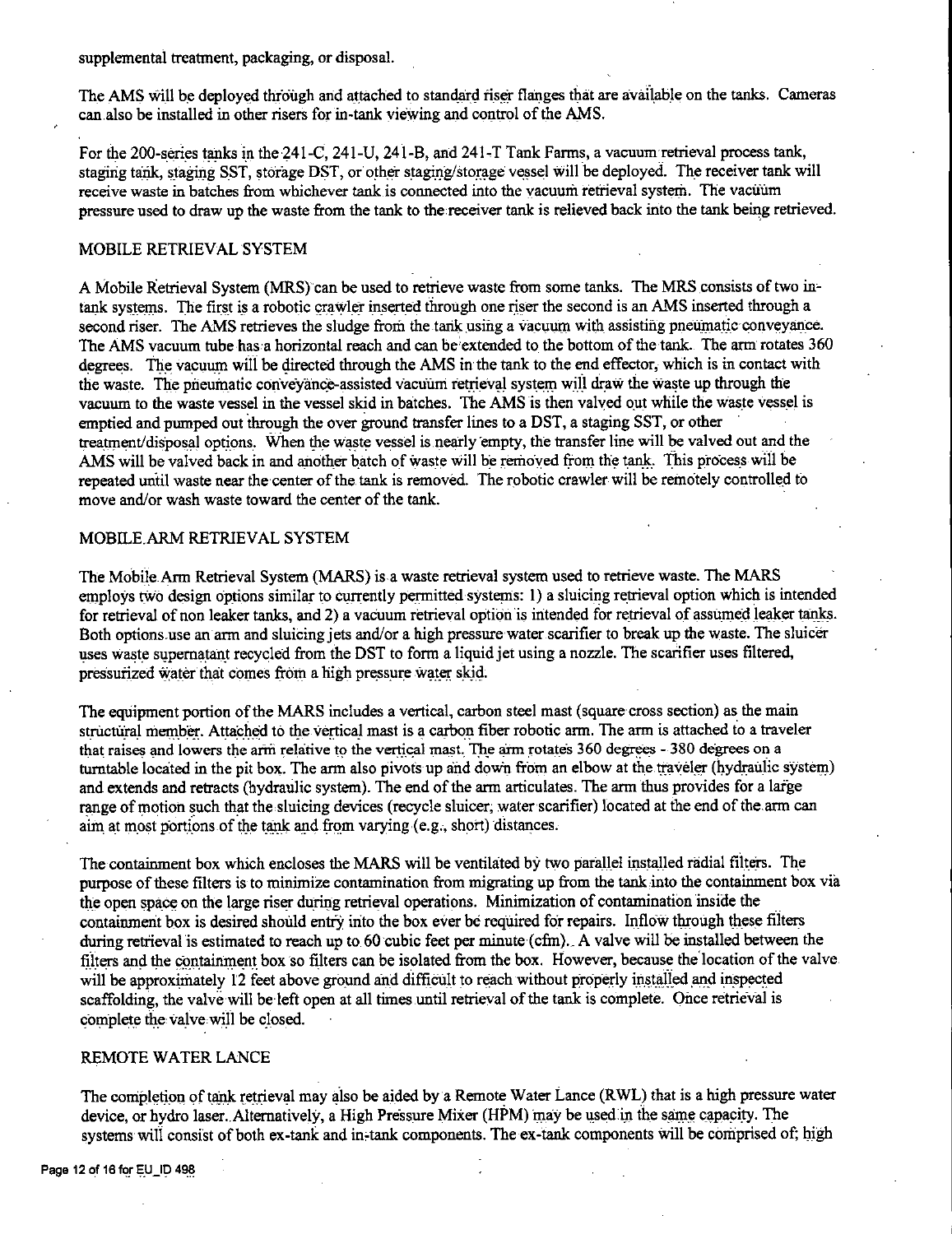pressure systems, operating controls, cables, and hoses. The in-tank components will be comprised of;- umbilical, in-tank vehicle, high pressure nozzle(s); or the high pressure mixer.

The high pressure water systems will provide the water at the desired pressure, not to exceed 37,000 psig. A conditioning system will be used to filter the raw water entering the skid to ensure that no abrasive materials are entrained in the water. The water volumetric flow rate will be on the order of 4 to 18 gpm for the HPM and from 6 to 15 gpm for the RWL. The operating controls will be located in a control trailer outside of the farm fence. The cables and hoses will connect hydraulically powered in-tank vehicle with the ex-tank controls and water skid via the umbilical. The HPM consists of an adjustable height pipe with two pairs of opposed, high pressure, low r volume water orifices located on the bottom of the pipe. The mixer is capable of being rotated 360 degrees and has an adjustable height range of approximately 7 feet. The positioning of the mixer is performed remotely using a hydraulic system. Additionally, the mixer has a single orifice on the bottom of the unit that can be used as an operational or installation aid. The in-tank vehicle will house one to four high pressure water nozzles. The RWL will be operated with the nozzle submerged to avoid aerosols in the tank. A rupture disc will be used to prevent reaching pressures above 37,000 psig.

## 3) **The Anniial Possession Quantity is limi.ted to the following radionudides (Curies/year):**

**Contributes less than 0.1 mrem/yr to** the MEI, and represents less than 10%  $of$  the unabated PTE and represents less than 25% of the abated dose.

#### **Ba-137** n,

Contributes less than 0.1 mrem/yr to the MEI, and represents less than 10% **of the unabated PTE·and represents**  less than 25% of the abated dose.

#### Cm - 242

Contrlbutes less than 0.1 mrem/yr to the MEI, and represents less than 10% **of the unabated PTE and iepres'ents**  less than 25% of the abated dose.

#### Co-60

Contributes less than 0.1 mrem/vr to **the MEI, and represents less than 10% Of the Unabated PTE.anct" represents**  less than 25% of the abated dose.

#### Eu - 152

Contributes less than 0.1, mrem/yr to **the MEI, and represeints less than 10% of the unabated PTE:and represents less than 25% of the abated dose.** 

#### $H - 3$

**Contributes less than 0.1. mrem/yr to**  the MEI. and represents less than·10% **of the unabated PTE and represents**  less than 25% of the abated dose.

#### Ni-59

**Contributes less than 0.1 mrem/yr to the MEI, and represents leSs than 10% Of the uriabated PTE·clnd·repreSents**  less than 25% of the abated dose.

#### **Pa** -231

Contributes less than 0.1 mrem/yr to the MEI, and represents less than 10% of the unabated PTE and represents less than 25% of the abated dose.

**Pu-240** L20E+o2

Contributes GREATER than 0.1 mrem/yr to the MEI and represents **greater than 10% of the unabated.PTE** 

## Ra -226 Page 13 of 16 for EU\_ID 498

Ac - 227 . j Am -  $241$  2.30E+04  $\vert$  Am - 243

Contributes GREATER than 0.1 **mrem/yr to the MEI and represents greater than·10% of the Unabated PTE** 

#### $C = 14$

Contrjbutes less than 0.1 mrem/yr to **the MEI, and represents less thaii 10%**  of the unabated PTE and represents less than 25% of the abated dose.

#### Cm -243

**COntribUte·s less than O: 1 mrem/yr to**  the MEI, and represents less than 10% of the unabated PTE and represents less than 25% of the abated dose.

#### Gs-134

Contributes less than 0.1 mrem/yr to the MEI, and represents less than 10% of the unabated PTE and represents less than 25% of the abated dose.

#### Eu -154

Contributes less than 0.1 mrem/yr to the MEI, and represents less than 10% **of the unabated PTE·and represents less than-25% of the &bated dOse.** 

#### 1-129

Contributes less than 0.1 mrem/yr to the MEI. and represents less than 10% of the unabated PTE and represents less than 25% of the abated dose.

#### Ni-63

Contributes less than 0.1 mrem/yr to **the'MEf, ind r8Pf8s8nts leSS than· 10% Of the U1illbcit8d PtE 8iid ·;epl"8s8nts** . less than 25% of the abated dose.

#### Pu - 238

Contributes less than 0.1 mrem/yr to. the MEI. and represents less than 10% **of the unabated PTE and represents less than 25% of the abated dose.** 

#### Pu - 241

Contributes less than 0.1 mrem/yr to the MEI, and represents less than 10% of the unabated PTE and represents less than 25% of the abated dose.

Contributes less than 0.1 mrem/yr to the MEI, and represents less than 10% of the unabated PTE and represents less than 25% of the abated dose.

#### Cd-113 m

Contributes less than 0.1 mrem/vr to the MEI. and represents less than 10% **of the Unabated PTE and represents**  less than 25% of the abated dose.

## Cm -244

**Contributes leSs than o\_:1 mremtyr·to**  the MEI, and represents less than 10% of the unabated PTE and represents less than 25% of the abated dose.

## Cs-137 2.!0E+06

Contrlbutes GREATER than 0:1 **mrem/yr to the MEI arid rep·resents**  greater than 10% of the unabated PTE

#### . Eu-155

**Contributes· fess than 0.1 mrem/yr to the MEI, and represents-less than 10%**  of the unabated PTE and represents less than 25% of the abated dose.

#### Nb-93 m

Contributes less than 0.1 mrem/yr to  $the MEI, and represents less than 10%$ **Of the unabated\_ PTE and represents**  less than 25% of the abated dose.

#### Np-237

Contributes less than 0.1 mrem/yr.to the MEI, and represents less than 10%  $-$ **of the unabated PTE** and represents less than 25% of the abated dose.

Pu -239 5.30E+o3

Contributes GREATER than 0.1  $m$  *infem/yr'* to the MEI and represents greater than 10% of the unabated PTE

#### Pu - 242

Contrlbutes less than 0.1 mrem/yr to the MEI, and represents less than 10%  $of the unabated PTE and represents$ **less than 25% of the abated dose.**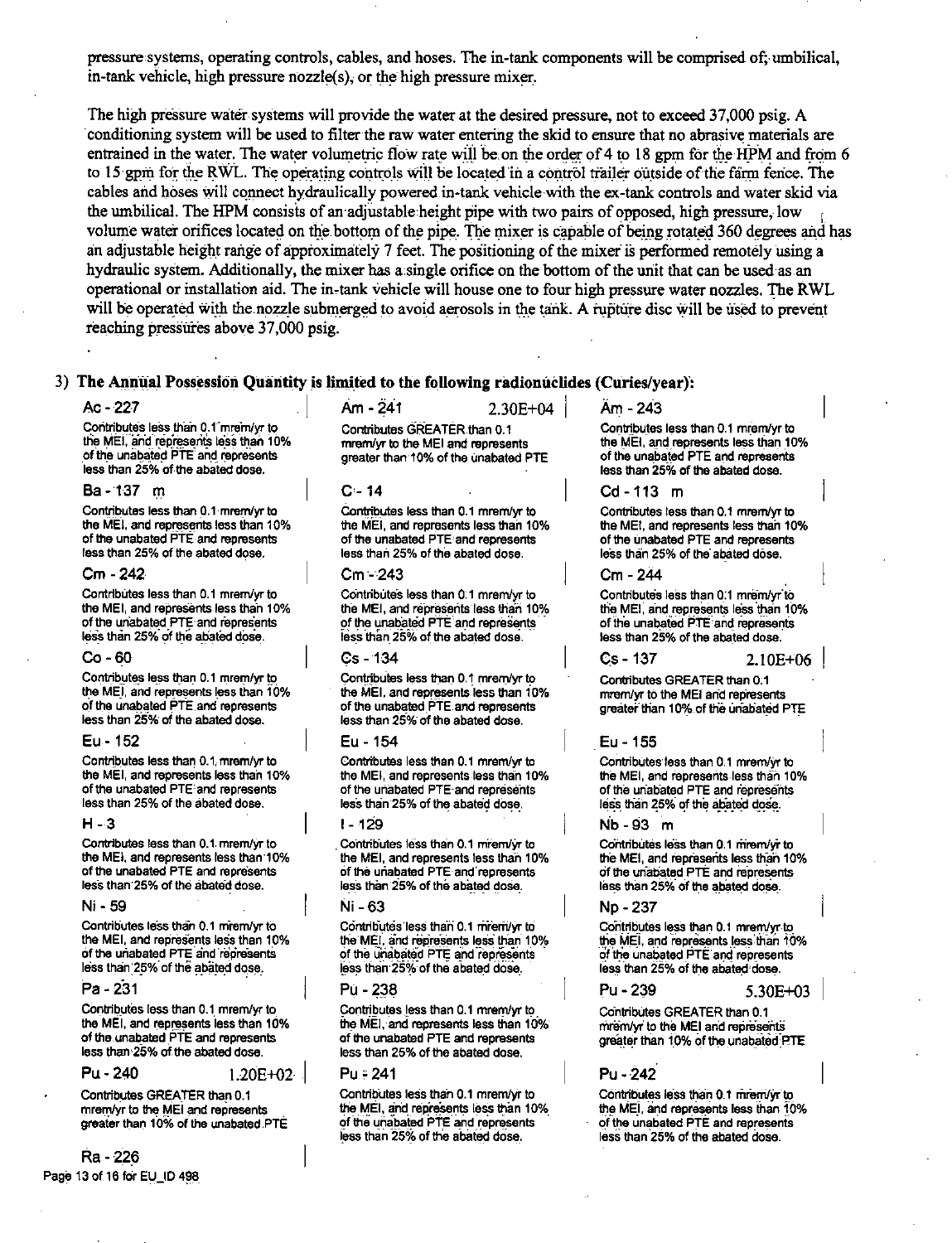Contributes less than 0.1 mrem/vr to the MEI, and represents less than 10% of the unabated PTE and represents less than 25% of the abated dose.

### $Sb - 125$

Contributes less than 0.1 mrem/yr to the MEI, and represents less than 10% of the unabated PTE and represents less than 25% of the abated dose.

#### Sn - 126

Contributes less than 0.1 mrem/yr to the MEI, and represents less than 10% of the unabated PTE and represents less than 25% of the abated dose.

#### Th - 229

Contributes less than 0.1 mrem/yr to the MEI, and represents less than 10% of the unabated PTE and represents less than 25% of the abated dose.

#### $11 - 233$

Contributes less than 0.1 mrem/yr to the MEI, and represents less than 10% of the unabated PTE and represents less than 25% of the abated dose.

#### $U - 236$

Contributes less than 0.1 mrem/yr to the MEI, and represents less than 10% of the unabated PTE and represents less than 25% of the abated dose.

 $2r - 93$ 

Contributes less than 0.1 mrem/vr to the MEI, and represents less than 10%. of the unabated PTE and represents less than 25% of the abated dose.

#### $4)$ RELEASE RATES-WDOH Log Approval

## Ra - 228

Contributes less than 0.1 mrem/vr to the MEI, and represents less than 10% of the unabated PTE and represents less than 25% of the abated dose.

#### $Se - 79$

Contributes less than 0.1 mrem/yr to the MEI, and represents less than 10% of the unabated PTE and represents less than 25% of the abated dose.

 $Sr-90$  $5.50F + 06$ 

Contributes GREATER than 0.1 mrem/vr to the MEI and represents greater than 10% of the unabated PTE

#### Th - 232

Contributes less than 0.1 mrem/vr to the MEI, and represents less than 10% of the unabated PTE and represents less than 25% of the abated dose.

### $11 - 234$

Contributes less than 0.1 mrem/yr to the MFL and represents less than 10% of the unabated PTE and represents less than 25% of the abated dose.

#### 11 - 238

Contributes less than 0.1 mrem/yr to the MEI, and represents less than 10% of the unabated PTE and represents less than 25% of the abated dose.

## Ru - 106

Contributes less than 0.1 mrem/yr to the MEI, and represents less than 10% of the unabated PTE and represents less than 25% of the abated dose.

#### Sm - 151

Contributes less than 0.1 mrem/yr to the MEI, and represents less than 10% of the unabated PTE and represents less than 25% of the abated dose.

#### Tr. 99

Contributes less than 0.1 mrem/yr to the MEI, and represents less than 10% of the unabated PTE and represents less than 25% of the abated dose.

#### $11 - 232$

Contributes less than 0.1 mrem/yr to the MEI, and represents less than 10% of the unabated PTE and represents less than 25% of the abated dose.

#### 11 - 235

Contributes less than 0.1 mrem/yr to the MEI, and represents less than 10% of the unabated PTE and represents less than 25% of the abated dose.

#### Y - 90

Contributes less than 0.1 mrem/yr to the MEI, and represents less than 10% of the unabated PTE and represents less than 25% of the abated dose.

The annual possession quantity (APO) shall be tracked on a WDOH approved log. WDOH authorizes approval of the Tank Waste Information Network System (TWINS) as the logging mechanism for APQs of radionuclide source terms (WAC 246-247-080(7)).

#### 5) WDOH ALTERNATE APPROVAL-Release Fractions

WDOH accepts that the PTE calculation shall be based on the inventory of material to be managed (tank inventory and supernate) using the release fraction for the tank inventory of 1.0 E-3 for tank inventory and 8.0 E-5 for supernate (WAC 246-247-040(5) and WAC 246-247-060(5)).

#### $6)$ WDOH ALTERNATE APPROVAL-Non Destructive Analysis Method

A pre-operational Non Destructive Analysis (NDA) of the exhauster(s) HEPA filters and a post-operational NDA will be performed the first time each of the four waste retrieval methods (mobile retrieval system, vacuum retrieval, supernatant sluicing, and saltcake dissolution with supernatant) when placed into service. The post-operational NDA should occur after one cycle or phase of waste retrieval operation is completed, a method replaces another method during a cycle/phase or six months from the in-service date, whichever occurs first. The facility may opt to replace the exhauster's HEPA filters prior to placing a new waste retrieval method in service and eliminate the preoperational NDA (WAC 246-247-040(5), WAC 246-247-060(5), and WAC 246-247-075(4)).

- $7)$ WDOH ALTERNATE APPROVAL-Standards General WAC 246-247 technology standard exemptions justified and documented in RPP-19233, WAC 246-247 technology standard exemption justification for waste tank ventilation systems, may be applied to Phase II NOC retrieval exhauster operations. (WAC 246-247-040(5) and WAC 246-247-060(5)).
- 8) WDOH NOTIFICATION-Leak Testing Cannot be Performed If new or altered section of ductwork cannot be tested due to tie-ins, WDOH will be notified (WAC 246-247-040(5) and WAC 246-247-060(5)).
- 9) WDOH NOTIFICATION-Change in PTE Calculations The department will be notified if radionuclides other than Cs-137, Sr-90, Pu-239/240, and Am-241 are identified that contribute greater than 10% of the PTE or greater than 0.1 mrem/yr TEDE to the MEI when a unit is deployed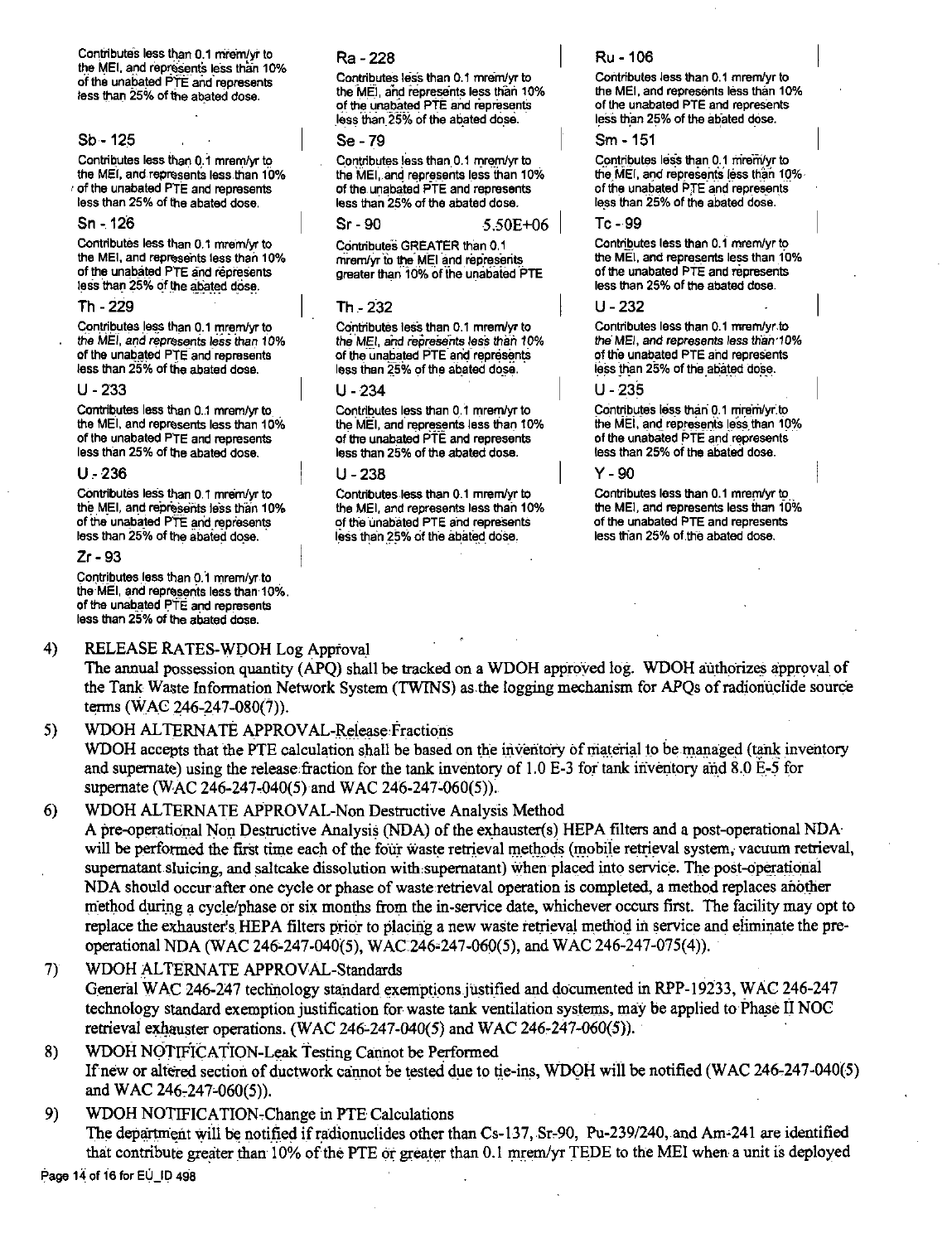or redeployed (WAC 246-247-040(5) and WAC 246-247-110(8)).

- 10) WDOH NOTIFICATIONS-Differential Pressure Out of Range The differential pressure readings for the pre-filters and both stages of HEPA filters shall be monitored recorded and trended a minimum of weekly. The exhaust system will be configured to automatically shut down at 5.9 inches of water (or less) pressure differential.across the HEPAfilter(s) for the first filter in series or multiple filters in series as indicated by the local readout. If the final HEPA filter in the system exceeds 5.9 inches of water pressure differential across the filter, the cause will be determined and WDOH will be notified through normal established channels (WAC 246-247-040(5) and WAC 246-247-060(5)).
- 11) WDOH NOTIFICATION-Retrieval Under Passive Ventilation Contitions Retrieval activities shall occur under passive ventilation only when an exhauster can no longer be operated on a single shell tank due to structural concerns. The justification for structural concerns with the single shell tank shall be documented and provided to WDOH upon request. (WAC 246-247-040(5) and WAC 246-247-060(5))

12) WDOH NOTIFICATIONS-High Reading on Weekly Smear Surveys Monitoring of breather filters during retrieval activities shall consist of weekly smear surveys on the inside surface of the ducting and downstream of the HEPA filter or on the outside of the screen covering the outlet of the vent. Levels above 10,000 dpm/100cm2 beta/gamma and 200 dpm/100cm2 alpha shall be reported to WDOH. (WAC 246-247-040(5) and WAC 246-247-060(5))

13) STANDARDS-Startup Leak Testing

New or altered sections of ductwork shall be leak.tested in accordance with the requirements of ASME AG-I Section SA prior to use. Normal maintenance of the system (e.g., replacing gaskets, replacement of in kind components, flow profile analysis in the ductwork, air sampling from test ports in the duct, and demister flushing) are not considered to be alteration (WAC 246-247-040(5), WAC 246-247-060(5), and WAC 246-247-075(2)).

14) STANDARDS-Stack Monitoring Systems

The emission unit stack monitoring system shall meet the requirements of ANSI/HPS N13.1-1999 including the stack monitoring system inspection requirements also referenced in 40 CFR 61 App. B, Method 114, Table 2 - Maintenance, Calibration, and Field check requirements (WAC 246-247-040(5), WAC 246-247-060(5), and WAC 246-247-075(2)). .

15) ABATEMENT TECHNOLOGY-HEPA Filter Testing

The HEPA filters are in-place leak tested annually in accordance with.a written procedure that addresses testing and visual inspections based on ASME N510 and ASME N511, and shall have a minimum efficiency of 99.95% (WAC 246-247-040(5), WAC 246-247-060(5), and WAC 246-247-075(2)).

In addition, the following conditions require in-place leak testing of the HEPA filters (the filter system to be retested):

•HEPA filter replacement

• Relocating the ventilation system exhauster

16) ABATEMENT TECHNOLOGY-Filter Protection

The relative.humidify shall be maintained below 70%. If the relative humidity cannot be directly measured, the ventilation system exhauster operating temperature will be monitored daily to ensure that the appropriate temperature is maintained, based on psychometric charts and engineering calculations, so that the relative humidity remains below 70%. Daily Moriitoririg is not required over weekends and holidays when no waste disturbing activities are occurring (WAC 246-247-040(5) and WAC 246-247-060(5)).

- 17) ABATEMENT TECHNOLOGY-Temperature Values in the Airstream The airstream temperature is also monitored to verify that it is below the 200°F limit established for continuous operation and  $250^{\circ}$  limits established for periodic operation to protect the HEPA filters (WAC 246-247-040(5)).
- 18) ABATEMENT TECHNOLOGY-Ductwork Insulation All ventilation ductwork from the exit of the tank to the inlet of the exhauster filter housing, shall be insulated  $(WAC.246-247-040(5)$  and WAC 246-247-060(5)).

19) ABATEMENT TECHNOLOGY: Ventilation System Exhauster Suspension from Active Service The following will be implemented when a ventilation system exhauster that has been connected to a radioactive source is shut down and placed in suspension from active service. The following items will be completed 90 days after suspension from active service. Suspension from active service begins when the permit required preventative maintenance tasks are suspended or 365 days from the last day of operation, whichever is sooner.

•Isolate (e.g., valve or blank oft) the ventilation system exhauster unit from the source of radioactivity. •Isolate (e.g., valve or blank oft) the source ofradioactivity (e,g., tank) or establish an alternative flow path through a registered emission point (e.g., passive filter or powered exhauster).